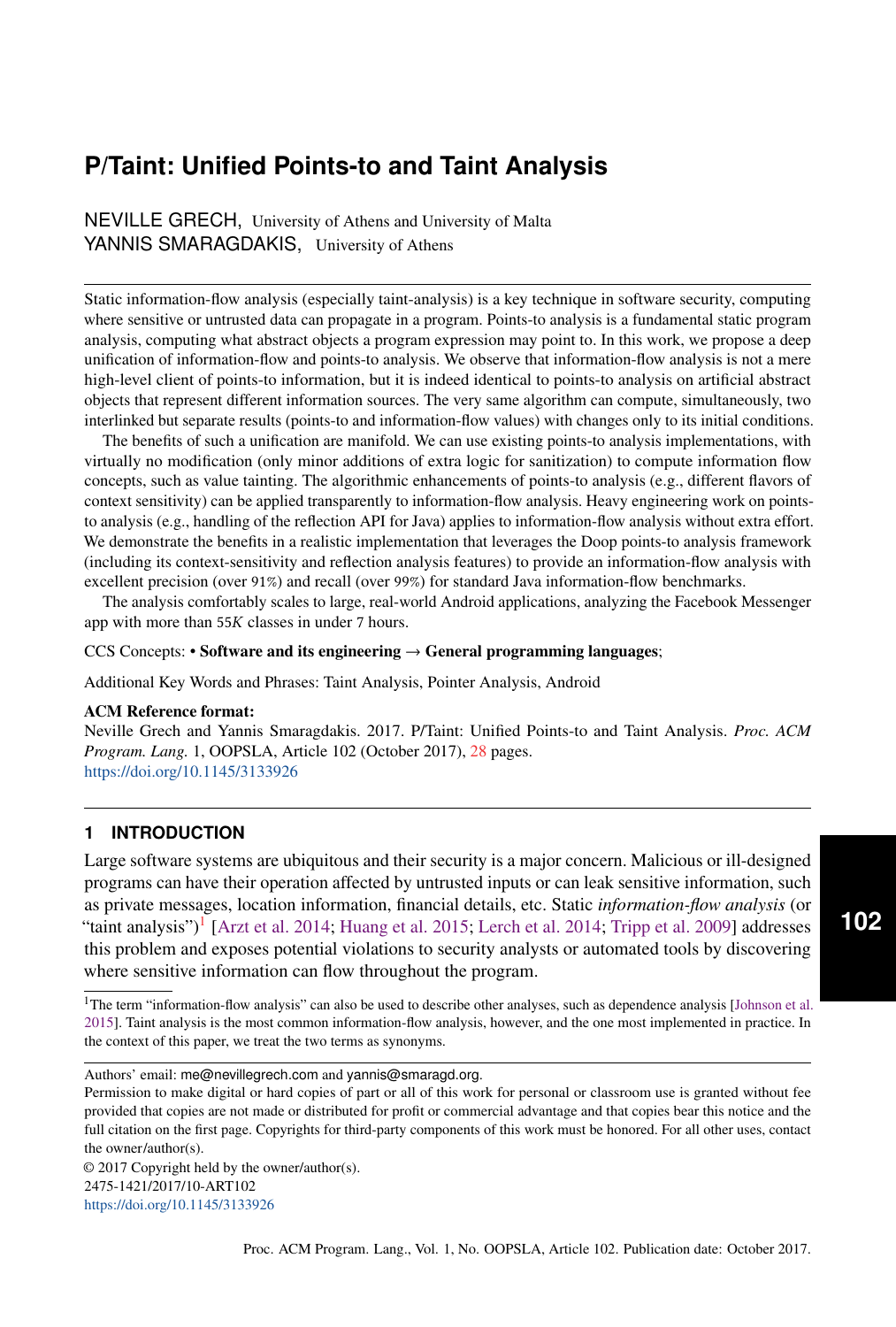#### 102:2 Neville Grech and Yannis Smaragdakis

*Points-to analysis* (or "pointer analysis") [\[Hind](#page-25-3) [2001;](#page-25-3) [Ryder](#page-26-1) [2003;](#page-26-1) [Sridharan et al.](#page-26-2) [2013\]](#page-26-2) is a core static analysis that answers the question "what objects can a program expression refer to"? The analysis can be used as a low-level substrate for a variety of clients: bug detectors [\[Nikolic and Spoto](#page-26-3) ´ [2012\]](#page-26-3), code completion engines [\[Raychev et al.](#page-26-4) [2014\]](#page-26-4), refactoring transformations [\[Schäfer et al.](#page-26-5) [2011\]](#page-26-5), program slicers [\[Wu et al.](#page-26-6) [2012\]](#page-26-6), de-obfuscators [\[Raychev et al.](#page-26-7) [2015\]](#page-26-7), optimizers [\[Lattner](#page-25-4) [et al.](#page-25-4) [2007\]](#page-25-4), and more.

Both information-flow and points-to analysis are *whole-program static analysis techniques*. Developing static analyses of this kind is a highly demanding task of careful and precise modeling of language semantics and complex features. Even the seemingly simple effort of computing a program's call-graph (i.e., which program function can call which other) requires sophisticated analysis in order to achieve precision.

The tenet of our work is that points-to and information-flow can be unified into a single analysis. This is simultaneously an intuitive and an unexpected result. Both analyses compute "where can values flow in a program?" and are thus similar at a high-level. At the same time, the analyses have significant differences: points-to computes where abstract (heap) objects can be referenced; information-flow analysis computes which taint sources can influence a value and whether a value can reach a sink. Notably, taint can be transferred to values of different types (e.g., a tainted byte array can be used to compute a tainted string). Certainly, traditional information-flow analysis implementations are stand-alone and, if the analysis consumes points-to information, it does so as a mere client.

Our techniques are different in this regard. We unify both information and pointer analysis and amalgamate their algorithmic detail. The result is that the same algorithm can then compute both points-to and information flow—at the same time. The key technique is that of *changing the domain of points-to information targets*. Whereas in a standard points-to analysis a variable can point to an abstract object (a.k.a. a *heap allocation*), under our analysis a variable points to more general *values*. Unlike heap allocations, the possible values are not pre-determined in the program text—new ones can be introduced on-the-fly. This introduction of values happens for each taint source, as well as for each operation that propagates a taint. The algorithmic logic remains the same as in traditional points-to analysis: the only difference is that the logic now operates over both real and artificial "objects", with the latter representing taint information.

This approach can be applied to a wide range of points-to analyses, both in practice and in terms of high-level reasoning. We demonstrate the latter by adding information-flow analysis on top of a formal model for a wide range of points-to analyses. Accordingly, we employ the approach in the development of P/Taint: a practical information-flow framework built as an extension of the Doop points-to analysis framework [\[Bravenboer and Smaragdakis](#page-25-5) [2009b\]](#page-25-5) for Java. P/Taint adds significant functionality to Doop: for computing tainted values on-the-fly, for marking taint sources, for propagating taint between values of unrelated types, and for value sanitization. However, this functionality is not a client of the Doop points-to analysis: the taint analysis computation is performed by the existing, virtually unmodified Doop algorithms, fed with augmented input. P/Taint showcases several benefits of the approach:

- Although the Doop implementation consists of several thousands of logical rules, in some tens-of-thousands of lines of code, the development of P/Taint has only required changes to a handful of rules of existing Doop code. The rest of the P/Taint functionality is a clean add-on, applicable orthogonally to the many analyses of the framework, without replicating any of the points-to analysis machinery for dealing with different language features.
- P/Taint inherits all of the rich analyses of Doop and can use them to gain *precision* in information-flow analysis, i.e., to reduce *false positives*. Specifically, P/Taint can transparently use any of several tens of analyses, with different kinds of context sensitivity (e.g., call-site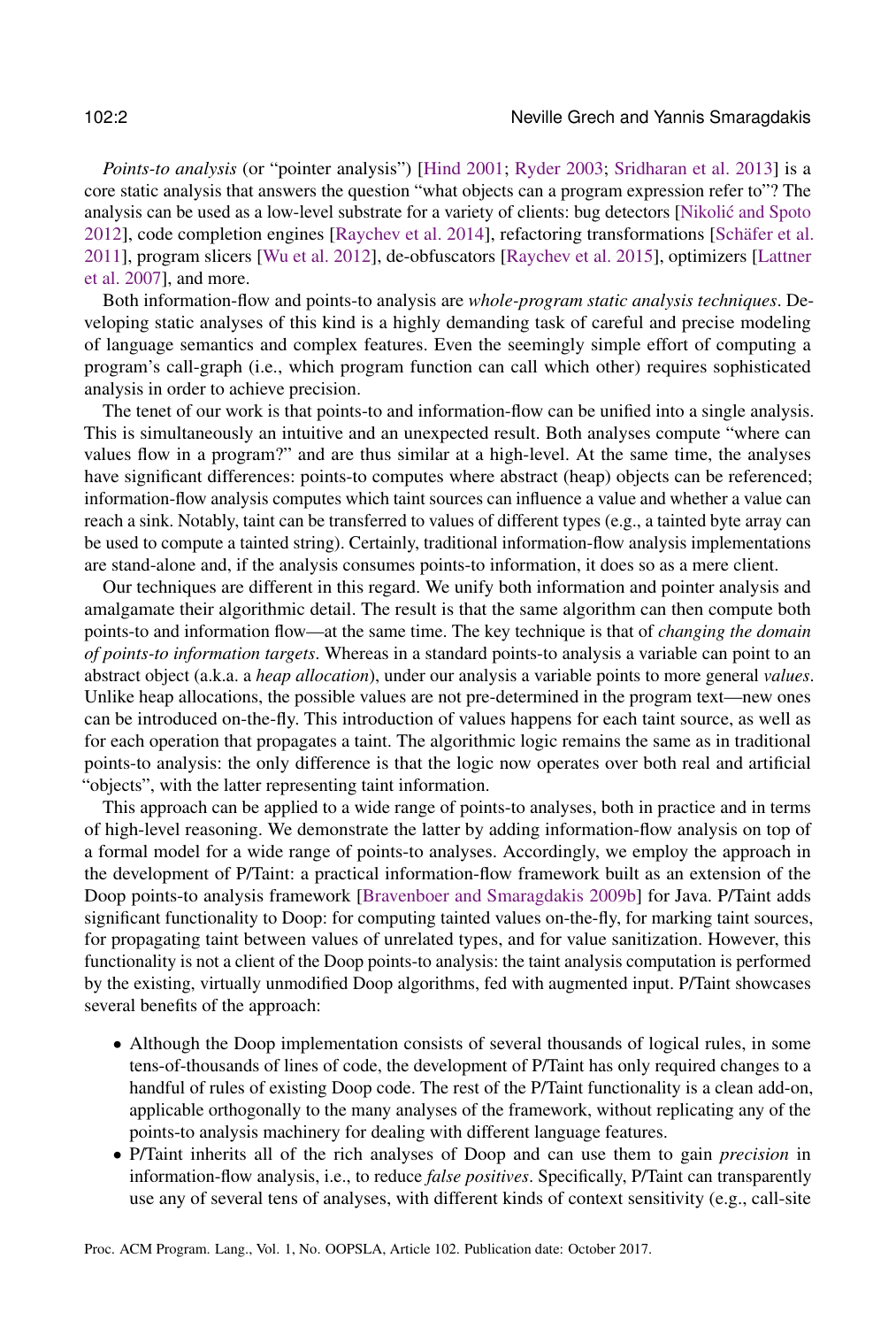sensitivity [\[Sharir and Pnueli](#page-26-8) [1981;](#page-26-8) [Shivers](#page-26-9) [1991\]](#page-26-9), object-sensitivity [\[Milanova et al.](#page-26-10) [2002,](#page-26-10) [2005\]](#page-26-11), type-sensitivity [\[Smaragdakis et al.](#page-26-12) [2011\]](#page-26-12)). The use of context is valuable for precise taint propagation, in exactly the same way as it is for points-to analysis.

• P/Taint inherits all of the analysis support of Doop for complex Java language features (e.g., native methods, class loading, initialization, implicit reachability, and more). Notably, P/Taint transparently inherits Doop's sophisticated reflection analysis [\[Smaragdakis et al.](#page-26-13) [2015\]](#page-26-13): taint values can propagate through reflection operations, just as objects can. This enables informationflow analysis with high *recall*: we can detect many more information-flow violations in actual benchmarks, thus reducing *false negatives*.

We demonstrate the effectiveness of our approach on a number of benchmarks, including Se-curiBench Micro [\[Livshits](#page-26-14) [2006\]](#page-26-14), JInfoFlow-bench (a new benchmark suite we developed<sup>[2](#page-2-0)</sup>), and DroidBench 2.0 [\[Arzt et al.](#page-24-0) [2014\]](#page-24-0). By leveraging the P/Taint's features, we achieve an over-99% recall rate over all Java information-flow benchmarks, with a very low incidence of false positives (over 91% precision). In order to further demonstrate the practical application of our approach, we P/Taint also supports many Android-specific features within its analyses. We have achieved a recall of over-96%, with over-86% precision for all relevant suites of DroidBench 2.0. The framework achieves such high-quality analysis results while maintaining very high efficiency—e.g., just over 7 minutes analysis time for all of SecuriBench. This efficiency is also complemented by high scalability—we apply P/Taint to real-world Android applications and show that we can Analyze, e.g., Facebook Messenger, an application with more than 55K classes, including the full Android library classes, in under seven hours.

## <span id="page-2-1"></span>**2 BACKGROUND AND ILLUSTRATION**

We next illustrate with simple examples the high-level ideas of our approach, while providing some background on points-to and information-flow analyses.

*Points-To Analysis Basics.* Points-to analysis computes the set of abstract objects that a program expression can refer to. Abstract objects are typically identified with allocation sites, i.e., instructions (instances of new) performing an object allocation: all run-time objects allocated by the same instruction are mapped into the same abstract object. (This is a standard simplification that ignores *context-sensitive heap abstractions*, a.k.a. *heap cloning*. We discuss this aspect separately in Section [4.3.](#page-10-0)

The source of a points-to computation is, therefore, an allocation instruction:

```
A al = new A(); // heap allocation/abstract obj.
```
Points-to analysis will trivially infer that local variable a1 can point to the abstract object identified with the above new statement. The essence of points-to analysis, however, is to compute how these abstract objects flow through different language constructs. The most interesting cases of standard constructs that propagate points-to information are method calls and heap loads/stores. For instance, our example can be extended with method calls and returns, as well as local assignments (possibly via casts) and heap loads and stores:

<span id="page-2-0"></span><sup>2</sup>Available online at <https://github.com/plast-lab/JInfoFlow-bench> .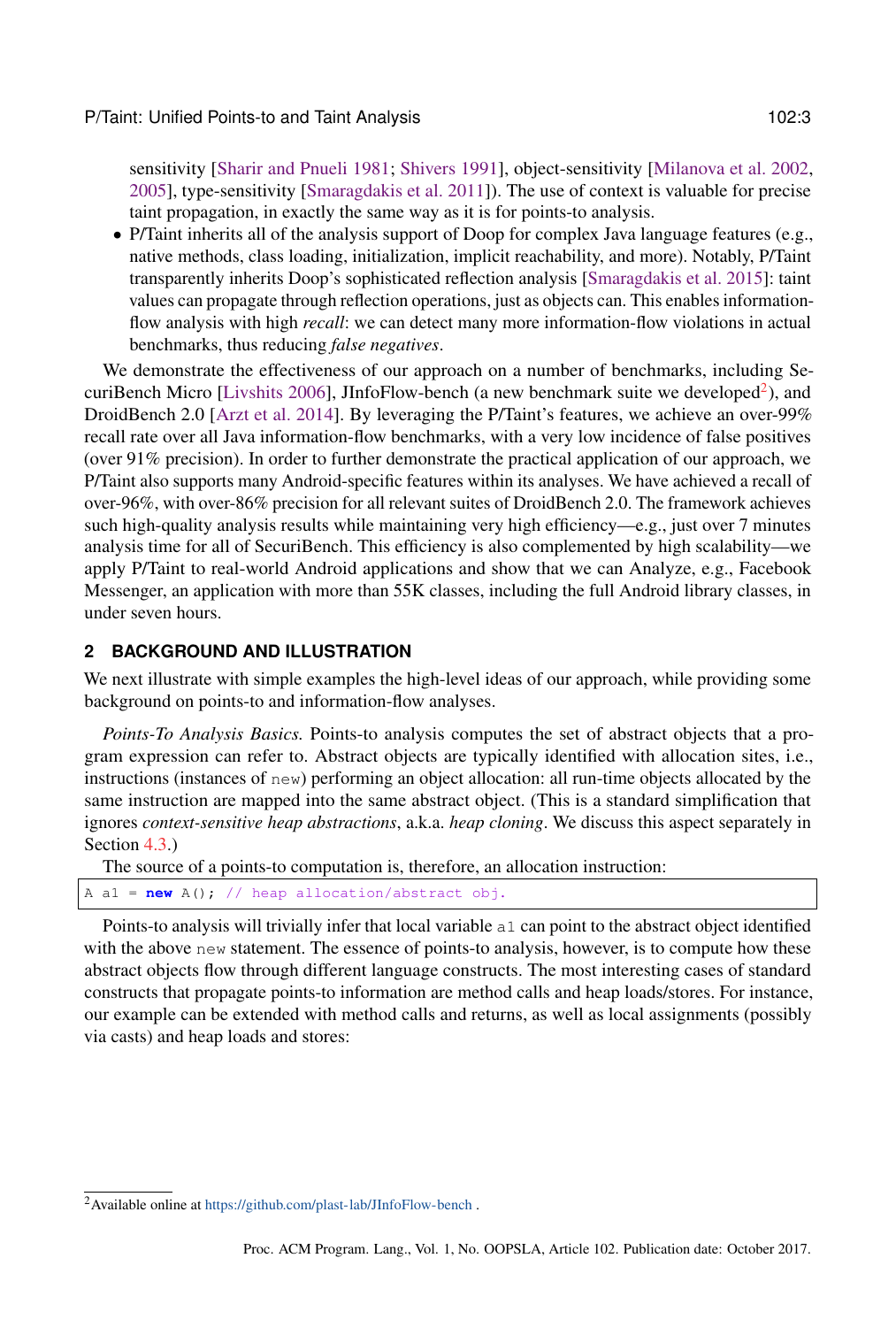```
Object p = foo();
bar(p);
B \text{ bl} = p.fld;...
A foo() {
 A al = new A(); // abstract object A1
  return a1;
}
void bar(Object q) {
  A a2 = (A) q;a2.fld = new B(); // abstract object B1
}
```
Local variables  $a_1$ ,  $p$ ,  $q$ , and  $a_2$  can all point to (at least) abstract object A1. Similarly, local variable b1 can point to abstract object B1. Abstract object A1 (and, accordingly, any concrete object it represents) flows through the above program fragment via calls and returns. Abstract object B1 flows through heap loads and stores.

The essence of a points-to analysis algorithm is in making these inferences as precisely as possible without missing any object flow. The end result of the analysis has a standard form of a map from a variable to a set of abstract objects (i.e., allocation sites).

*Information-Flow Analysis Basics.* Information-flow analysis computes which *sources* of data produce values that can reach specific data *sinks*. This general analysis statement captures several practical security and privacy questions: computing which tainted (i.e., untrusted) sources can provide values that are used in trusted computations; computing which privileged objects can flow to unprivileged code; computing which sensitive information can leak to unauthorized agents; etc.

The starting point of an information-flow computation is typically a data source API call. For instance, consider code that reads a string from an untrusted (*taint*) source, such as user input:

String  $a = source.readLine()$ ; // taint source

The essence of information-flow is to track tainted values as they propagate through the program. The concept of taint is more abstract than objects, however. Taint is associated with the contents of the data and not with where they can be found in memory (or how they are allocated). For instance, two string objects that are allocated by the same instruction may have different taint values, depending on their contents.

Accordingly, the same taint can be passed across different object types. This is done via *data transform functions*. For instance, consider:

```
String a = source.readLine(); // taint source
byte[] aAsBytes = a.getBytes();
```
The aAsBytes variable holds a tainted value, with the same taint source as that of the a variable, even though the two are different objects, of incompatible types. The tainted string value was used to create a tainted byte array. However the contents have merely been transformed without losing the taint of the information.

Finally, taint can be removed via *sanitization* functions. These remove the taint from a value, in cases when the taint would otherwise propagate (e.g., when a new string contains parts of a tainted one). An example use of a sanitization function appears in the example below:

```
String a = source.readLine(); // taint source
String aSafe = java.net.URLEncoder.encode(a, "UTF-8");
```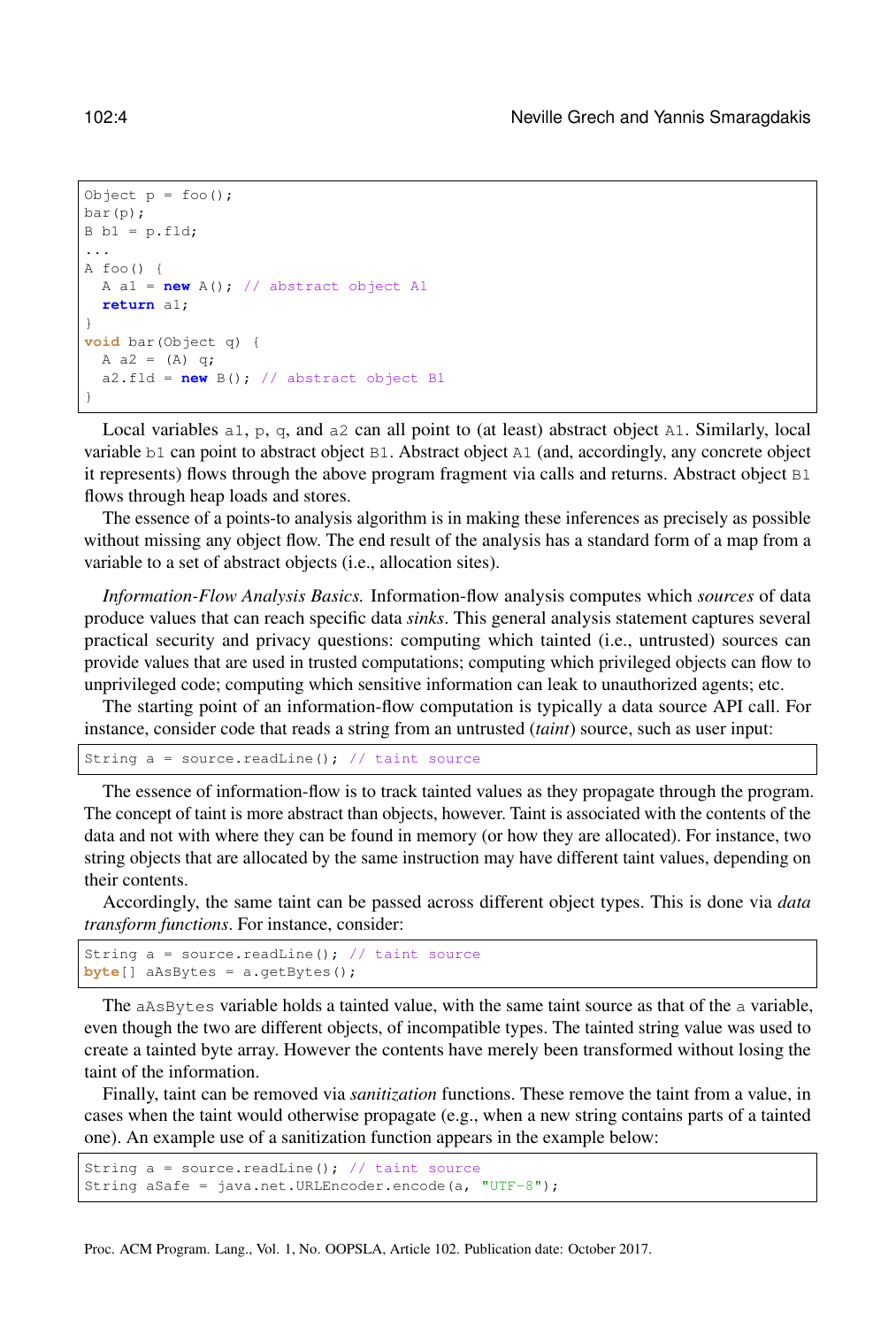Importantly, sanitization may apply even when the data storage (i.e., the object holding the information) remains the same: the exact same object will no longer have a tainted value.

*Similarities and Differences.* We observe from the above discussion that points-to analysis and information-flow analysis have similarities at a high level: both compute the flow of objects through a program. However, the two analyses also have significant differences:

- For points-to analysis, the values flowing to variables are abstract objects, i.e., allocation sites. For information-flow analysis, values identify taint sources, i.e., method calls.
- Taint and object identity are orthogonal concepts. The same taint can apply to different objects, and even objects of different type. The same abstract object (as far as points-to analysis is concerned) can represent both tainted and untainted concrete objects. The same object may be tainted or untainted at different points in its lifetime. Sanitization and data transform functions have no counterpart in the points-to analysis world.

These differences seem to make the two analyses fundamentally incompatible. Therefore, typical past implementations of a taint analysis (e.g., FlowDroid [\[Arzt et al.](#page-24-0) [2014\]](#page-24-0)) have been clients of points-to analyses, using them to obtain a model of the heap. The taint analysis then defines on its own the flow of taint values in and out of heap objects, as well as through local variables.

*Approach.* Our approach consists of fully unifying points-to and information-flow analyses. We take standard points-to analysis algorithms and show how they can be modified to compute both points-to and information-flow results. The core of the resulting analysis remains the same: the flow of objects through methods or through the heap is determined by the original points-to analysis algorithm. However, a lot more values are now processed by this (virtually) unchanged logic: the key technique we employ is to identify information flow sources, as well as data transform functions, with artificial abstract objects, which the points-to analysis processes as if they were allocation sites.

To illustrate, consider our earlier example:

```
String a = source.readLine(); // artificial abstract object
byte[] aAsBytes = a.getBytes(); // parametric artificial abstract object
```
The unified analysis will treat the readLine method call as the source of an artificial abstract object—i.e., just like a new instruction for a points-to analysis. The artificial object represents a specific taint and it is passed around as a value, alongside regular objects. Abstract objects of the points-to analysis (i.e., regular allocation sites) and artificial abstract objects (i.e., taint source markers) are truly orthogonal—e.g., if a variable "points to" both kinds of objects, it is considered to receive tainted objects (with taint originating at the marked source) allocated at a given site.

Similarly, calls to data transform functions (such as getBytes, above) are also sources of artificial abstract objects. However, the call does not produce a single abstract object, but one per tainted value flowing into the call, which ensures that all the origins of tainted values are preserved.

In this setting, sanitization functions merely control the inter-procedural propagation of artificial abstract objects. The taint value simply does not flow into a sanitization method. In fact, this is the only small intervention that is required in the original algorithmic logic of a points-to analysis in order to support this approach: inter-procedural propagation needs to filter out artificial abstract objects, but not regular ones, when a matching sanitization method gets called.

*Advantages.* The unified approach offers significant advantages. Most importantly, informationflow analysis can transparently inherit all the functionality of a points-to analysis. This results in information-flow analyses of increased sophistication. The enhancement can affect both the precision and the recall of an analysis, i.e., its effectiveness in terms of both false positives and false negatives. For the former, we can employ significant precision enhancements, such as different flavors of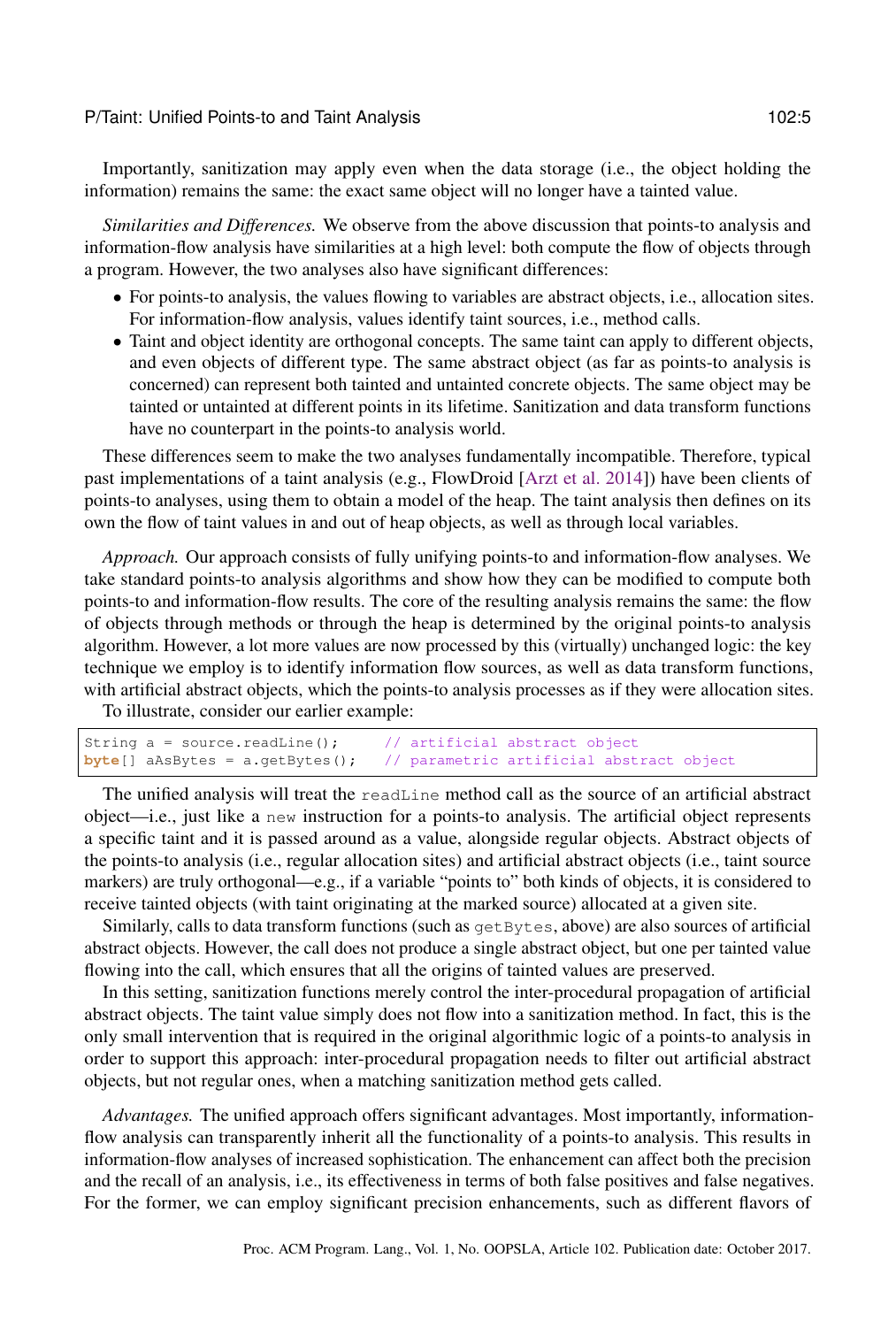context sensitivity [\[Milanova et al.](#page-26-10) [2002,](#page-26-10) [2005;](#page-26-11) [Sharir and Pnueli](#page-26-8) [1981;](#page-26-8) [Shivers](#page-26-9) [1991;](#page-26-9) [Smaragdakis](#page-26-12) [et al.](#page-26-12) [2011\]](#page-26-12). For the latter, we can use the detailed modeling of reflection that points-to analysis frameworks have developed to track the flow of values [\[Li et al.](#page-25-6) [2014,](#page-25-6) [2015b;](#page-25-7) [Livshits](#page-26-14) [2006;](#page-26-14) [Livshits](#page-26-15) [et al.](#page-26-15) [2005;](#page-26-15) [Smaragdakis et al.](#page-26-13) [2015\]](#page-26-13). We shall discuss these benefits in detail in Sections [4](#page-9-0) and [7.](#page-15-0)

## <span id="page-5-1"></span>**3 ANALYSIS DESIGN**

We next demonstrate the unified points-to and information analysis approach in a model: a logicbased specification (in the syntax of the Datalog language, which is equivalent to first-order logic with recursion [\[Immerman](#page-25-8) [1999\]](#page-25-8)) over a minimal input language. This serves two important purposes. First, it makes our description of the previous sections precise.<sup>[3](#page-5-0)</sup> Second, it showcases the generality of the approach. The model we present is an incremental addition over a standard logical specification, for Andersen-style points-to analyses. [Smaragdakis and Balatsouras](#page-26-16) [\[2015\]](#page-26-16) show that this model captures virtually all realistic pointer analysis algorithms and can be enriched with many features, such as context-sensitivity, arrays, reflection analysis, exception-flow analysis, and more. These additions are transparent relative to our minimal changes to the base model. This allows informationflow analysis to be unified with a large variety of points-to analyses.

## **3.1 From Pointer to Information-Flow Analysis**

We begin by discussing the preliminary changes to enable the analysis of information flow simultaneously with points-to analysis, ignoring data transform functions and sanitization. We add support for these features in Sections [3.2](#page-7-0) and [3.3.](#page-9-1)

Fig. [1](#page-6-0) shows the domain of our analysis, its inputs, computed relations and outputs, as well as a constructor function that produces new tainted values. Fig. [2](#page-7-1) shows the analysis. We enclose in red boxes the elements that have been modified to support information flow, unless they are mere renamings of arguments and predicates. The rule syntax is simple: the left arrow symbol  $(\leftarrow)$  separates the inferred facts (i.e., the head of the rule) from the previously established facts (i.e., the body of the rule).

We explain the contents and changes in both figures in more detail below.

*Schema Changes.* We define a value abstraction A that encompasses both heap abstractions,  $A_H$ , (defined as object allocation sites in pointer analysis) and tainted value abstractions,  $A_T$ . As we saw in the previous section, tainted value abstractions are similar to heap abstractions, and also represent sites in the program where the values are introduced. We rename the main output relations of points-to analysis, VARPOINTSTO and FLDPOINTSTO, to FLOWSTOVAR and FLOWSTOFLD, respectively, to better match their new roles. The output or intermediate computed relations (LEAK, FLOWSTOVAR, FLOWSTOFLD) are defined in terms of value abstractions, where previously they were defined on heap abstractions. In almost all cases both heap and tainted value abstractions are treated identically in our rules.

*Algorithmic Changes.* The striking feature of Fig. [2](#page-7-1) is the lack of changes in the main rules that propagate values through the heap and through method calls. The first eight rules in the Figure are the standard model of a (context-insensitive) points-to analysis. The only change is in the computation of a call graph (predicate CALLGRAPH). Not all value abstractions are used when computing receiver objects for virtual calls: the receiver object has to be a regular heap abstraction. This check prevents the analysis from reaching methods that are not truly reachable for any real object, even though an

<span id="page-5-0"></span> ${}^{3}$ In a close analogy, the latest edition of the Java Virtual Machine specification [\[Lindholm et al.](#page-26-17) [2015,](#page-26-17) p.170-320] offers a Prolog/Datalog specification of the JVM verifier, using *"English language text [...] to describe the type rules in an informal way, while the Prolog clauses provide a formal specification."*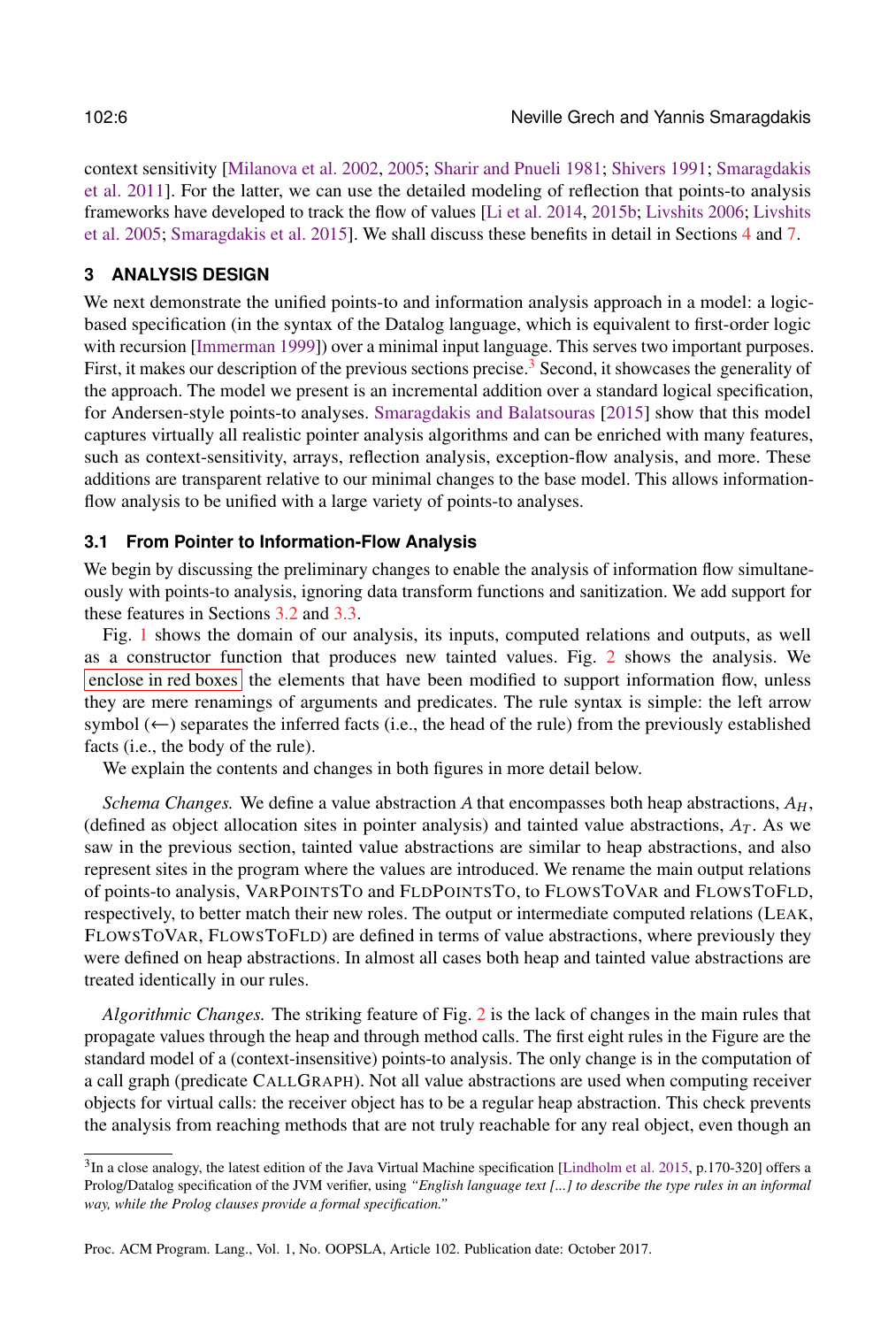<span id="page-6-0"></span>

| V is a set of program variables                                                                   |                   |  |  |  |  |
|---------------------------------------------------------------------------------------------------|-------------------|--|--|--|--|
| $A_H$ is a set of heap value abstractions (i.e., allocation sites)                                |                   |  |  |  |  |
| $A_T$ is a set of tainted value abstractions $(A_H \cap A_T = \emptyset)$                         |                   |  |  |  |  |
| A is a set of all value abstractions (i.e. $A_H \cup A_T$ )                                       |                   |  |  |  |  |
| $M$ is a set of method identifiers                                                                |                   |  |  |  |  |
| S is a set of method signatures (including name, type signature)                                  |                   |  |  |  |  |
| $F$ is a set of fields                                                                            |                   |  |  |  |  |
| <i>I</i> is a set of instructions                                                                 |                   |  |  |  |  |
| T is a set of class types                                                                         |                   |  |  |  |  |
| N is the set of natural numbers                                                                   |                   |  |  |  |  |
| $\overline{\text{ALLOC}(var : V, heap : A_H, meth : M)}$                                          | # var = new       |  |  |  |  |
| Move(to: V, from: V)                                                                              | # to = from       |  |  |  |  |
| LOAD(to: V, base: V, fld: F)                                                                      | # to = base.fld   |  |  |  |  |
| STOP (base : V, fld : F, from : V)                                                                | # base.fld = from |  |  |  |  |
| $VCALL(base : V, sig : S, invo : I, meth : M)$                                                    | # base.sig()      |  |  |  |  |
| SOURCEMETHOD(meth: $M$ , type: T)                                                                 |                   |  |  |  |  |
| SINKMETHOD(meth : M, n : N)                                                                       |                   |  |  |  |  |
| FORMALARG(meth: $M$ , $n : \mathbb{N}$ , arg: $V$ )                                               |                   |  |  |  |  |
| $ACTUALARG(invo: I, n: \mathbb{N}, arg: V)$                                                       |                   |  |  |  |  |
| FORMALRETURN(meth: M, ret: V)                                                                     |                   |  |  |  |  |
| ACTUALRETURN(invo: I, var: V)                                                                     |                   |  |  |  |  |
| THISVAR(meth: M, this: V)                                                                         |                   |  |  |  |  |
| VALUETYPE(value : A, type : T)                                                                    |                   |  |  |  |  |
| LOOKUP(type : T, sig : S, meth : M)                                                               |                   |  |  |  |  |
| $LEAK(value : A_T, sink : I)$                                                                     |                   |  |  |  |  |
| FLOWSTOVAR(var: V, value: A)                                                                      |                   |  |  |  |  |
| CALLGRAPH(invo: I, meth: M)                                                                       |                   |  |  |  |  |
| $FLOWSTOFLD(baseH : A, fld : F, value : A)$                                                       |                   |  |  |  |  |
| INTERPROCASSIGN(to: V, from: V)                                                                   |                   |  |  |  |  |
| REACHABLE(meth : M)                                                                               |                   |  |  |  |  |
| <b>NEWTAINTEDVALUE</b> ( <i>invo</i> : <i>I</i> , <i>type</i> : <i>T</i> ) = <i>value</i> : $A_T$ |                   |  |  |  |  |

Fig. 1. Our domain, input relations, computed relations and constructor of tainted values, adapted from [Smaragdakis and Balatsouras](#page-26-16) [\[2015\]](#page-26-16). The input relations are of two kinds: relations encoding program instructions and relations encoding type system and other environment information. New additions are enclosed in red boxes.

artificial taint object appears to reach the invocation site. This can arise because of slightly different propagation rules for heap abstractions and taint value abstractions—for instance, taint transform rules (Section [3.2\)](#page-7-0) introduce shortcuts that may facilitate the flow of taint values even in cases where normal objects would not propagate.

The last two rules are new. They simply mark calls to information sources as sites where abstract values are created, and information sinks as sites of leaks, to be reported as part of the output.

The first of the two rules states that every time a source method (input predicate SOURCEMETHOD) is computed to be reachable (using CALLGRAPH), the variable receiving the return value (*to*) points to a new abstract value. The introduction of new abstract values is done via the constructor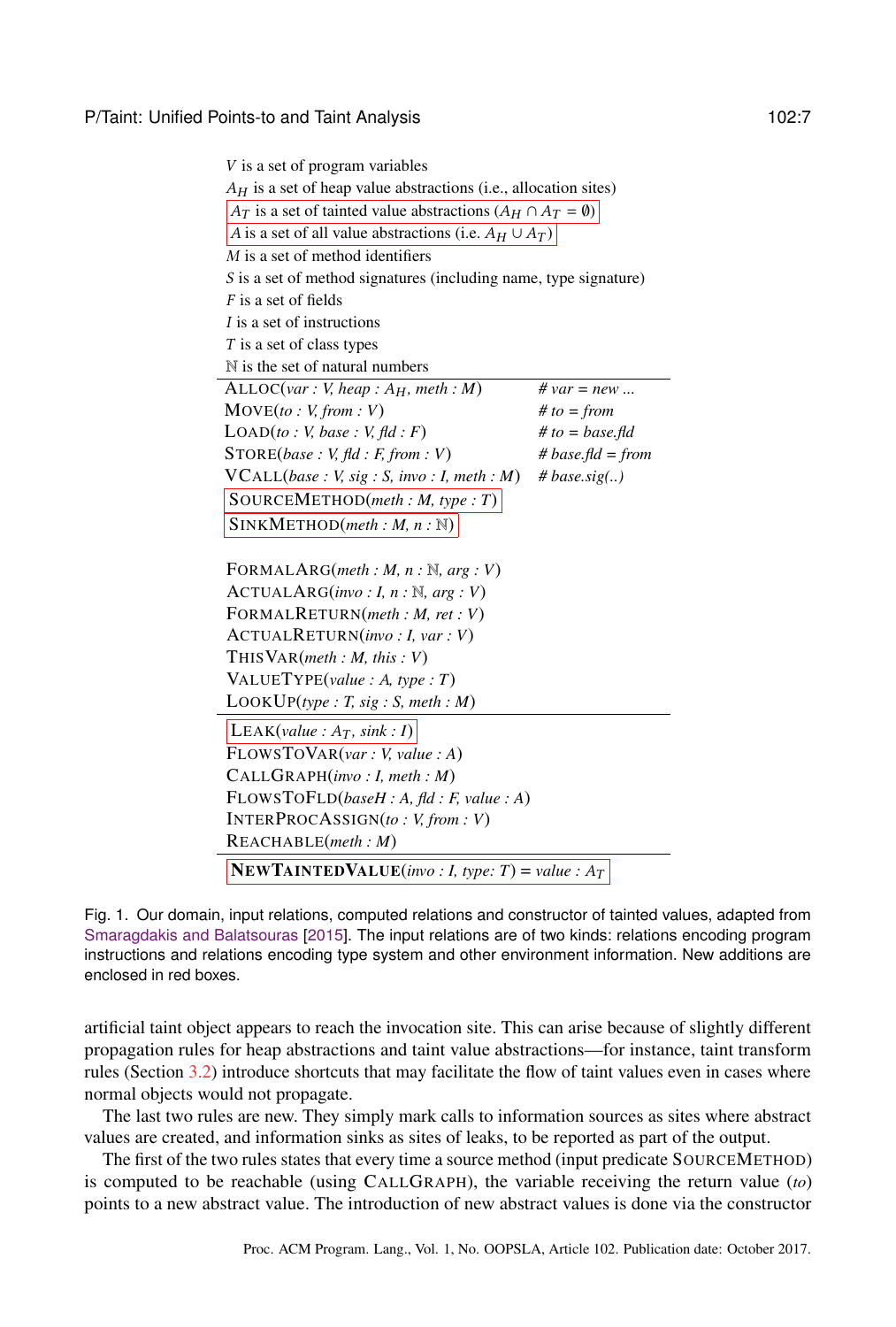### 102:8 Neville Grech and Yannis Smaragdakis

<span id="page-7-1"></span>FLOWSTOVAR(*var, value*) ← REACHABLE(*meth*), ALLOC(*var, value, meth*).

FLOWSTOVAR(*to, value*) ← MOVE(*to, from*), FLOWSTOVAR(*from, value*).

REACHABLE(*toMeth*), FLOWSTOVAR(*this, value*), CALLGRAPH(*invo, toMeth*) ← VCALL(*base, sig, invo, inMeth*), REACHABLE(*inMeth*),  $FLOWSTOVAR(*base*, *value*), *value* \in A<sub>H</sub>$ VALUETYPE(*value, heapT*), LOOKUP(*heapT, sig, toMeth*), THISVAR(*toMeth, this*).

INTERPROCASSIGN(*to, from*) ← CALLGRAPH(*invo, meth*), FORMALARG(*meth, n, to*), ACTUALARG(*invo, n, from*).

INTERPROCASSIGN(*to, from*) ← CALLGRAPH(*invo, meth*), FORMALRETURN(*meth, from*), ACTUALRETURN(*invo, to*).

FLOWSTOVAR(*to, value*) ← INTERPROCASSIGN(*to, from*), FLOWSTOVAR(*from, value*).

FLOWSTOFLD(*baseH, fld, value*) ← STORE(*base, fld, from*), FLOWSTOVAR(*from, value*), FLOWSTOVAR(*base, baseH*).

FLOWSTOVAR(*to, value*) ← LOAD(*to, base, fld*), FLOWSTOVAR(*base, baseH*), FLOWSTOFLD(*baseH, fld, value*).

NEWTAINTEDVALUE(*invo, type*) = *value*, FLOWSTOVAR(*to, value*) ← SOURCEMETHOD(*meth, type*), CALLGRAPH(*invo, meth*), ACTUALRETURN(*invo, to*).

LEAK(*value, sink*) ← CALLGRAPH(*sink, meth*), SINKMETHOD(*meth, i*), ACTUALARG(*sink, i, from*),  $FLOWSTOVAR(*from, value*), *value* \in A_T.$ 

Fig. 2. Datalog rules for points-to analysis, call-graph construction and simple information-flow analysis.

NEWTAINTEDVALUE. This constructor function is a parameterization point for the analysis, but it will typically be defined to retain all information passed to it:

**NEWTAINTEDVALUE**(*invo*, *type*) =  $pair(invo, type) : A_T$ That is, new value abstractions will encode both the invocation site and the value type. Taint can be transferred from one value abstraction to another, and we will see later how this encoding helps ensure that value abstractions only get a single type. The invocation site is useful in order to record where the tainted value is originally introduced in the program.

The last rule is a mere consumer of the analysis results. It states that a leak is found if an abstract taint value reaches the *i*-th argument at the invocation site (*sink*) of a sink method whose *i*-th argument is sensitive (SINKMETHOD(*meth,i*)).

## <span id="page-7-0"></span>**3.2 Flow-Through Data Transform Functions**

As we saw in Section [2,](#page-2-1) taint can flow through data transform functions, so that values of different types become tainted. To support data transform functions, we augment our earlier model with the extra relations and rules in Fig. [3.](#page-8-0) These rules add extra logic for the creation of taint objects—the original rules of Fig. [2](#page-7-1) remain unchanged and values flow identically through the heap, local variables,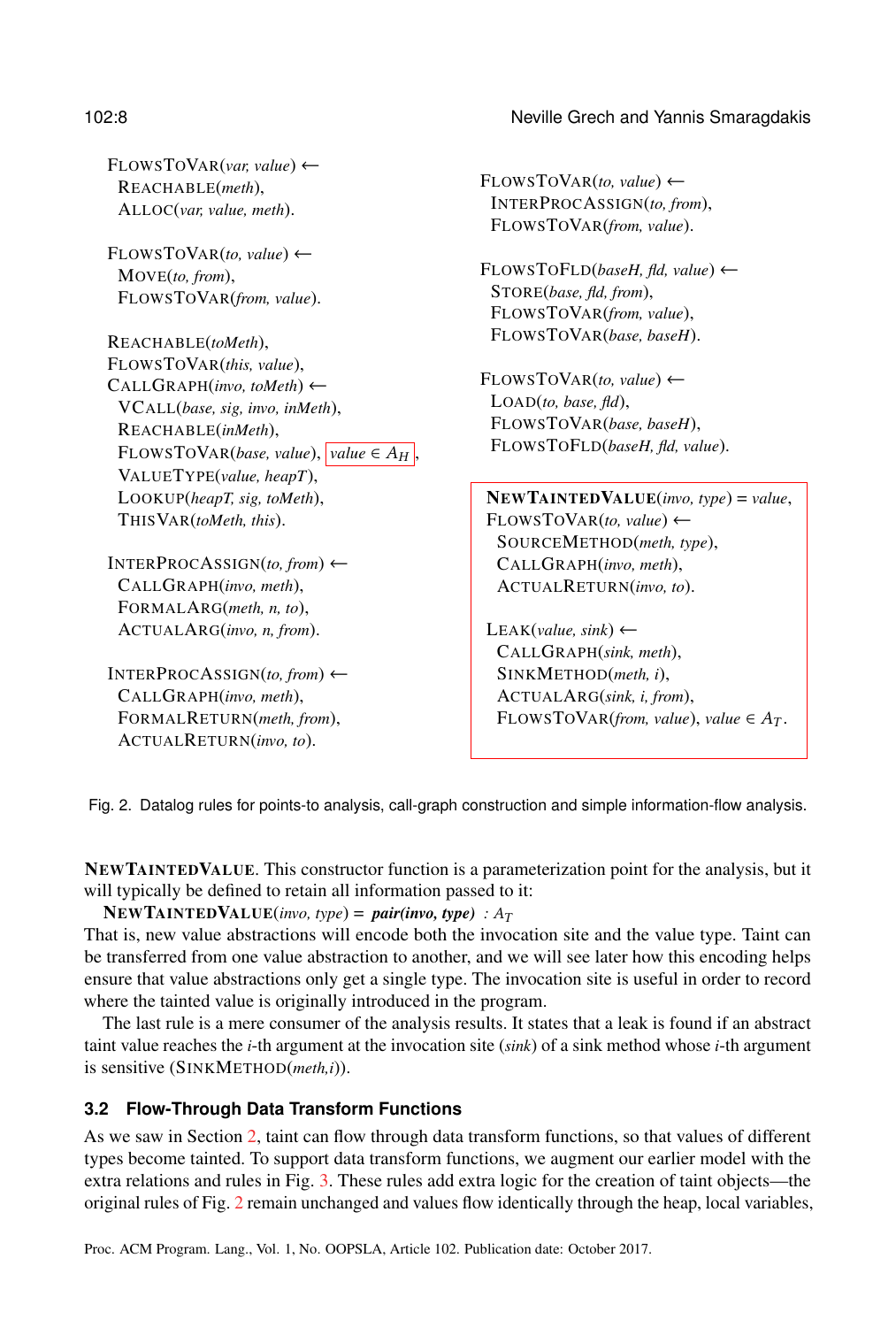<span id="page-8-0"></span>

| BASETORETTRANSFER(meth : M, type : T)                          |
|----------------------------------------------------------------|
| $\text{ARGTORETTRANSFER}(meth : M, n : \mathbb{N}, type : T)$  |
| ISTAINTEDFROM $(to : V, from : V, type : T)$                   |
| <b>TRANSFERTAINT</b> (value: A, type: $T$ ) = new Value: $A_T$ |
|                                                                |
| ISTAINTEDFROM(from, to, type) $\leftarrow$                     |
| CALLGRAPH(invo, meth),                                         |
| BASETORETTRANSFER(method, type),                               |
| $VCALL(from, \_, invo, \_),$                                   |
| ACTUALRETURN(meth, to).                                        |
|                                                                |
| ISTAINTEDFROM(from, to, type) $\leftarrow$                     |
| CALLGRAPH(invo, meth),                                         |
| ARGTORETTRANSFER(method, n, type),                             |
| ACTUALARG(invo, n, from),                                      |
| ACTUALRETURN(meth, to).                                        |
| $TRANSFERTAINT(value, type) = new Value,$                      |
| $FLOWSTOVAR(var, newValue) \leftarrow$                         |
| ISTAINTEDFROM(from, to, type),                                 |
| FLOWSTOVAR(from, value), value $\in A_T$ ,                     |
| FLOWSTOVAR(to, oldValue),                                      |
| $ALLOC(var, oldValue, )$ .                                     |
|                                                                |

Fig. 3. Transferring information: two new input predicates, a new intermediate predicate, a new constructor, and rules that transfer taint through predefined methods.

and method calls. This is a representative but not complete list of taint transfer rules. P/Taint defines more ways in which taint can be transferred. For instance, a method may be tainting only a specific field of a returned object.

Fig. [3](#page-8-0) defines two new input relations, BASETORETTRANSFER and ARGTORETTRANSFER, an intermediate predicate ISTAINTEDFROM, and new constructor function TRANSFERTAINT. The new input relations encode how the return value of a (data transform) method is tainted, as a function of either the method call's receiver variable (base variable) or argument. For convenience, the new tainted value's type is listed explicitly. The first two rules of Fig. [3](#page-8-0) combine the input information into a more general intermediate predicate, ISTAINTEDFROM(*from,to,type*), capturing which variables hold the input and the new tainted value, as well as the type of the latter.

The third rule of the figure is responsible for creating a new tainted value when an existing tainted value flows to a transform function. The rule body contains a subtle feature: the new value is created not at the point of return of the transform function (variable *to*) but at any point where heap objects are allocated and assigned for the first time, as long as these objects flow to *to*. We have found this to yield maximum generality and precision in our P/Taint implementation.

The new tainted value is created using the TRANSFERTAINT constructor, employed at the head of the rule. The constructor is a parameter to the analysis model: different definitions will determine how many taint abstract objects are created, affecting precision and scalability. A reasonable definition is:

**TRANSFERTAINT**(*value, type*) =  $pair(first(value), type) : A_T$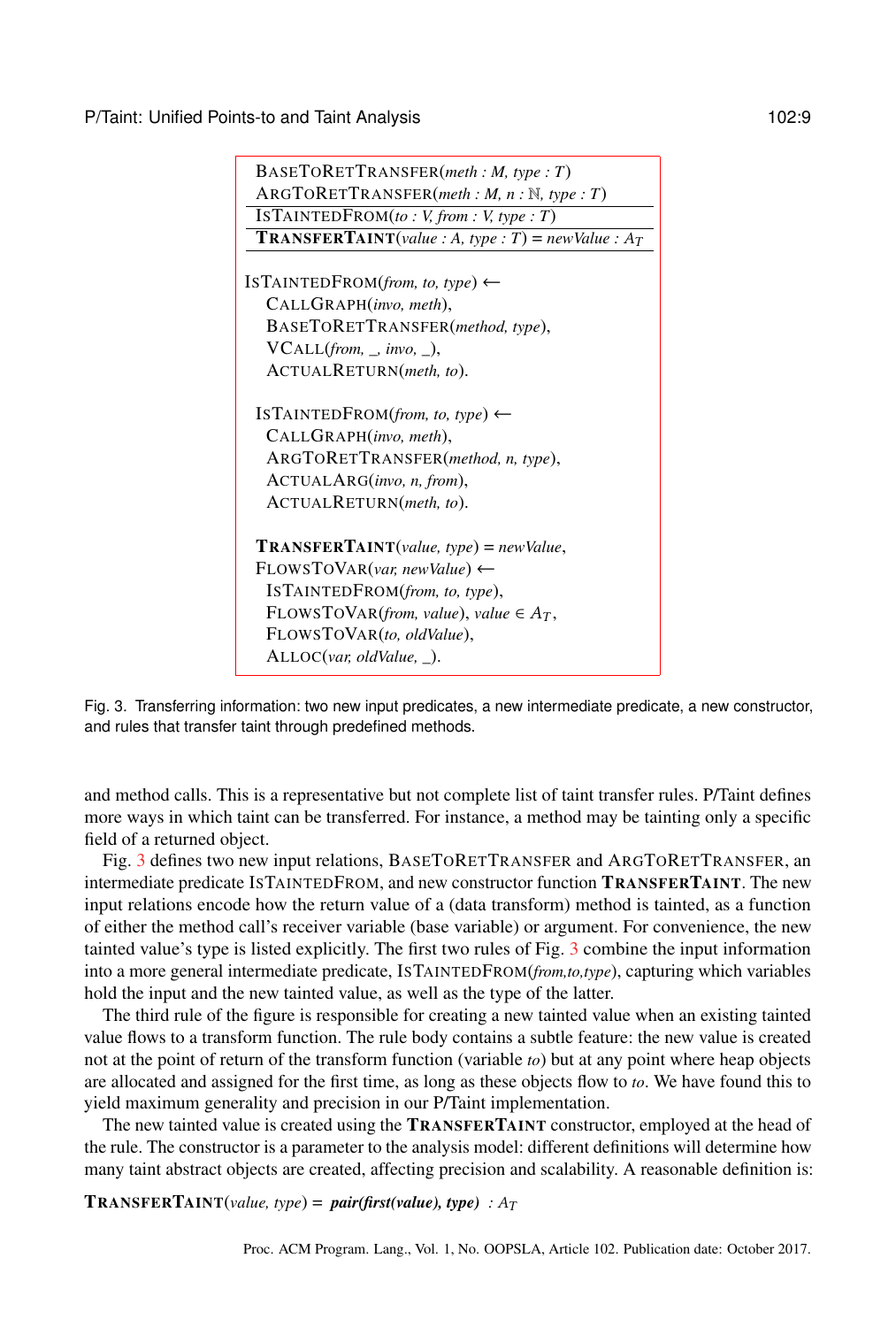```
FLOWSTOVAR(to, value) ←
 INTERPROCASSIGN(to, from),
 FLOWSTOVAR(<i>from</i>, value), value \in A<sub>H</sub>
```
SANITIZATIONMETHOD(*meth : M*)

FLOWSTOVAR(*to, value*) ← INTERPROCASSIGN(*to, from*),  $FLOWSTOVAR(*from*, *value*), *value* \in A_T$ , ! (FORMALARG(*meth, \_, to*), SANITIZATIONMETHOD(*meth*) ).

Fig. 4. Sanitization: We define a new input relation SANITIZEDMETHOD and modify the inter-procedural assignment logic defined in Fig. [2.](#page-7-1)

That is, the new tainted value encodes the first half of the input tainted value (i.e., the invocation site of the original taint source) and the type of the new tainted value. The new taint value has the appropriate type and propagates through the rest of the analysis without thwarting type invariants. Precise type information for value abstractions is used, for instance, to limit the propagation of values through casts, which results in a more precise analysis.

In practice, this encoding not only ensures that the number of tainted values remains finite, but aids in performance. An original value's taint is typically transferred several times during an analysis. It is not necessary to construct a new tainted value each time if a tainted value of the same type exists that originates from the same invocation site.

## <span id="page-9-1"></span>**3.3 Sanitization Functions**

The final element that information-flow analysis needs to support is sanitization of values. Sanitization simply disallows the flow of tainted values through predefined functions. In order to support this functionality, we introduce a new input relation, SANITIZATIONMETHOD, and modify the interprocedural assignment logic. Fig. [4](#page-9-2) shows the result. Note that the last rule modifies the corresponding rule in Fig. [2,](#page-7-1) while the first rule is new.

The rules handle heap abstract objects differently from taint abstract objects. The former propagate as in the original analysis. The latter propagate only if it is not the case that the target of the assignment (variable *to*) is a formal argument of a sanitization method.

## <span id="page-9-0"></span>**4 SCALING TO A FULL TAINT ANALYSIS FRAMEWORK: BENEFITS**

The model of the previous section is a good illustration of the principles behind the unified analysis approach. It is also the basis of our realistic information-flow analysis framework, P/Taint. P/Taint is built on top of Doop [\[Bravenboer and Smaragdakis](#page-25-5) [2009b\]](#page-25-5)—a full-fledged points-to analysis library. Thanks to the seamless unification of pointer and information-flow analysis, a large part of the features and algorithmic enhancements of P/Taint are inherited directly from Doop. Indeed, P/Taint is now fully integrated with the standard Doop framework <sup>[4](#page-9-3)</sup>. We proceed to describe how the approach scales to a realistic language and what benefits we get from it.

## **4.1 Broad Support of Java Semantics**

The minimal model of the previous section ignores several realistic semantic complications. These include support for the full Java bytecode language (including: static fields and methods; casts; arrays; exception handling; finalization; class initialization; final fields), as well as semantics prescribed

<span id="page-9-3"></span><sup>4</sup>Available online at: <https://bitbucket.org/yanniss/doop>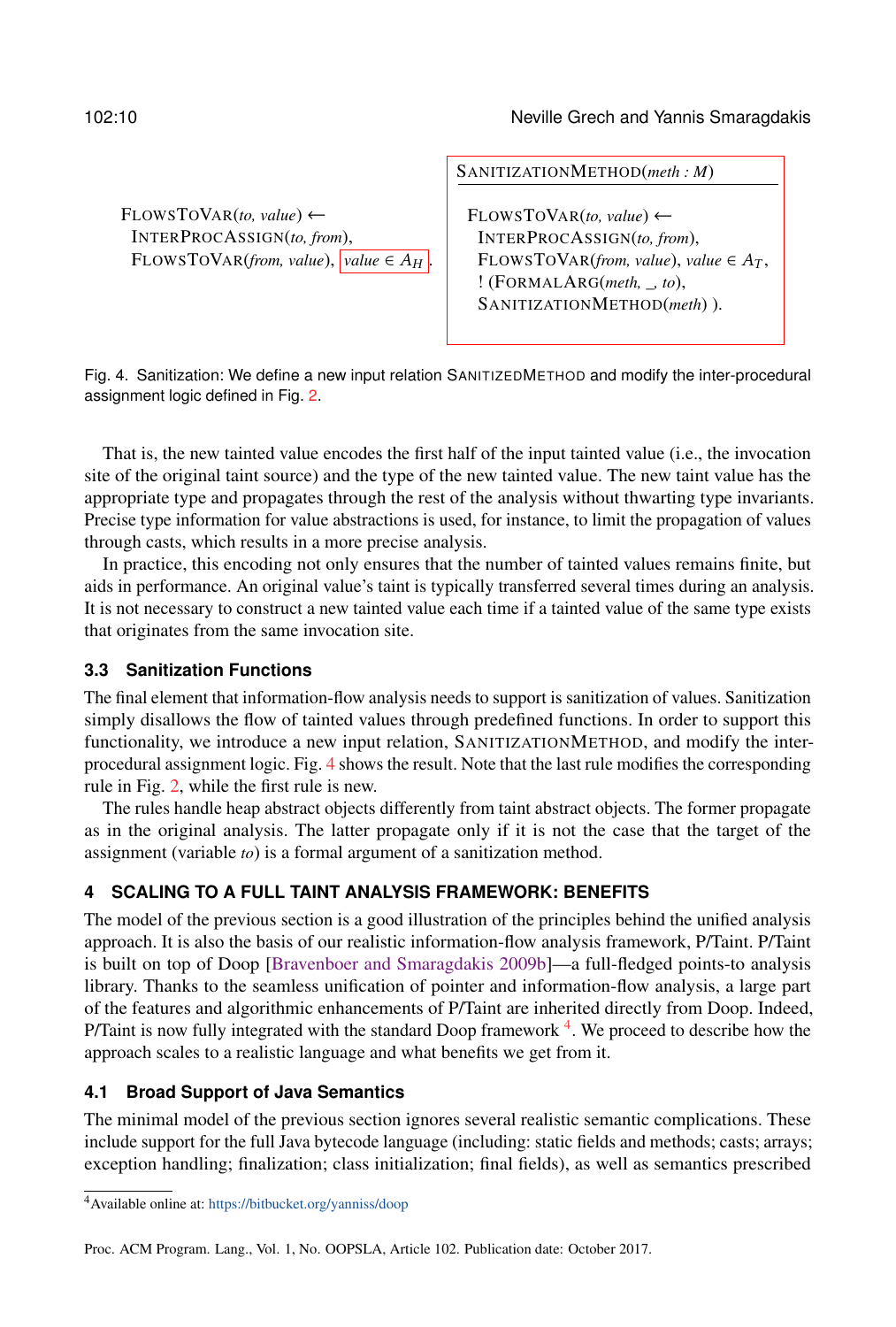in the Java Virtual Machine specification (including: JVM initialization; initial threads and thread groups; privileged actions). These features need to be modeled for a security analysis that has a realistic claim to completeness. Furthermore, modeling these features has a far-from-trivial effect on static analysis complexity. For instance, handling exceptions more precisely yields an orderof-magnitude performance improvement for many analyses [\[Bravenboer and Smaragdakis](#page-25-9) [2009a\]](#page-25-9); modeling privileged actions (i.e., objects handled to the JDK's doPrivileged method) is crucial for analyzing realistic programs and their inclusion often results in a 2-orders-of-magnitude slowdown.

A large part of the benefit of the unified points-to/information-flow approach is that the above semantic complications are only handled once. The implementation of P/Taint transparently includes the corresponding analysis features from Doop, with no further modification necessary. Essentially, all modeling of language semantics concerns the flow of values and remains unchanged regardless of whether these values are abstract heap objects or abstract taint objects.

Importantly, we cannot get the same benefit by having information-flow analysis be a mere client of points-to analysis, i.e., consuming its results only. For instance, it is not enough to know that an abstract (heap) object was originally tainted and flows to a sink. We also need to track its taint separately (through the full set of language features) and see if it also flows to the same sink or gets filtered out by a sanitization function. Similar complications arise in the case of data transform functions: we need to know the exact kind of taint (i.e., its source) that flows to such a function, through any language mechanism (e.g., exceptions or implicit initialization) to determine the tainted value produced.

#### **4.2 Reflection**

One language feature that is worth special attention is reflection. Reflection allows highly dynamic behavior in an otherwise static language: reflection operations can be used to create objects of a dynamically-determined type and access dynamically-determined methods or fields of any object. Handling reflection in static analysis is a complicated topic with an ever-growing literature [\[Li et al.](#page-25-6) [2014,](#page-25-6) [2015b;](#page-25-7) [Livshits et al.](#page-26-15) [2005;](#page-26-15) [Smaragdakis et al.](#page-26-13) [2015\]](#page-26-13). Furthermore, handling reflection is crucial for security analyses [\[Lerch et al.](#page-25-1) [2014;](#page-25-1) [Livshits](#page-26-14) [2006\]](#page-26-14).

P/Taint inherits the Doop support for reflection, which significantly enhances the framework's ability to detect information-flow violations. Taint values are propagated through reflection operations transparently, much like they are through the heap and calling stack in our earlier analysis rules. Reflection support constitutes about one-fifth of the Doop core code (i.e., the code excluding different points-to analysis variations): over 2KLoC, or some-200 logical rules. Replicating this machinery would have required significant effort.

#### <span id="page-10-0"></span>**4.3 Context Sensitivity and Precision**

An important aspect of every static analysis is precision. In the case of security analyses, this translates to a low false-positive rate for analysis warnings. A major way to gain precision for a points-to analysis is via *context sensitivity*: qualifying variables and abstract objects with context information, so that two instances of the same local variables (for different invocations of the method) or of the same abstract object are not conflated.

Acquiring precision through context sensitivity is one of the benefits of the unified pointsto/information-flow analysis approach. The model of Section [3](#page-5-1) is context-insensitive, yet there is a well-established pattern for adding context sensitivity to the same rules [\[Smaragdakis and](#page-26-16) [Balatsouras](#page-26-16) [2015\]](#page-26-16). Furthermore, the pattern allows different context models to be plugged in, by defining constructors RECORD and MERGE [\[Kastrinis and Smaragdakis](#page-25-10) [2013;](#page-25-10) [Smaragdakis et al.](#page-26-12) [2011\]](#page-26-12). (Indeed, the Doop framework underlying P/Taint is the practical incarnation of this model of parametric context sensitivity.) We can, thus, exploit *call-site sensitivity* [\[Sharir and Pnueli](#page-26-8) [1981;](#page-26-8)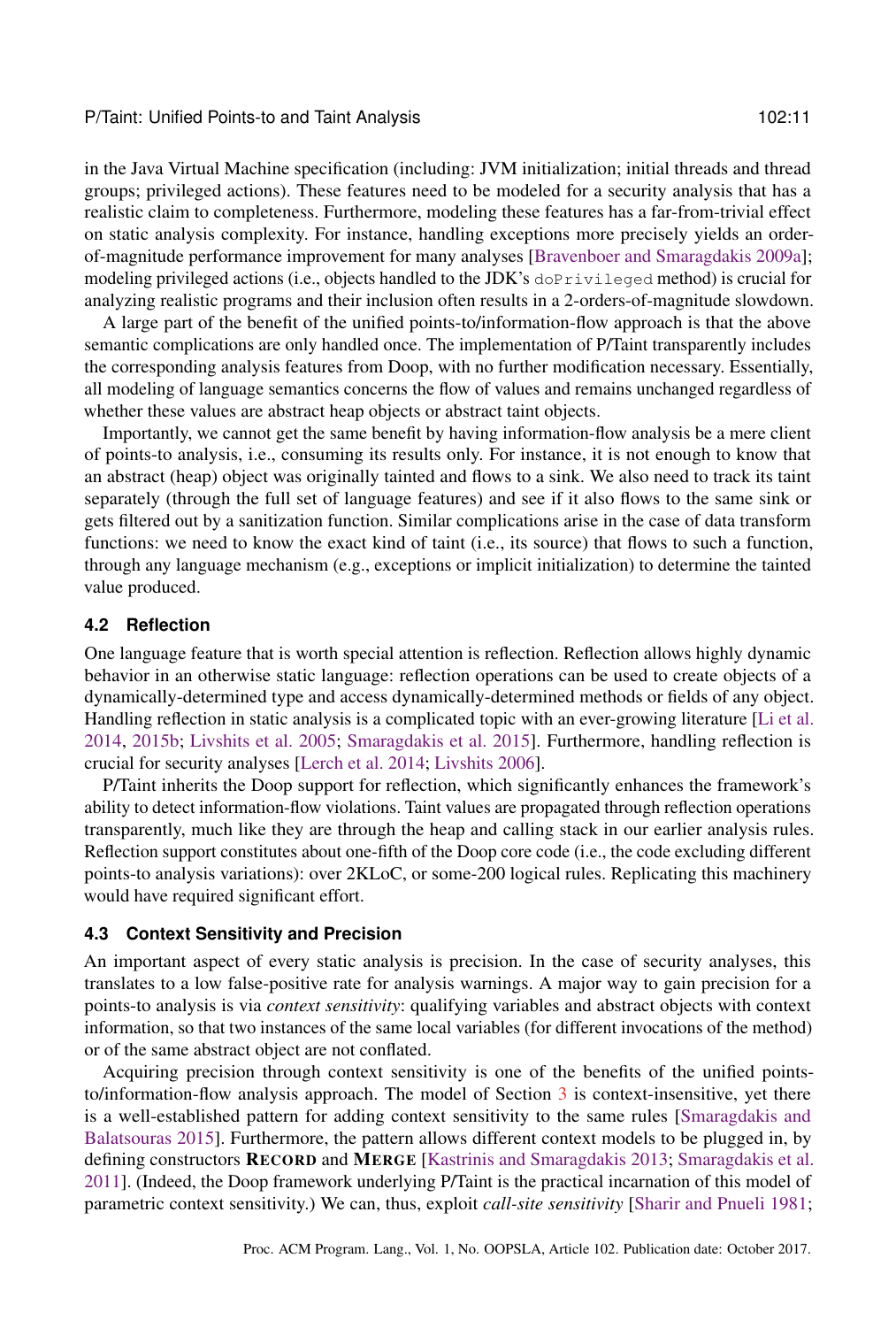<span id="page-11-0"></span> $MERGE(value, hctx, invo, callerCtx) = calleeCtx,$ REACHABLE(*calleeCtx, toMeth*), FLOWSTOVAR(*calleeCtx, this, hctx, value*), CALLGRAPH(*callerCtx, invo, calleeCtx, toMeth*) ← VCALL(*base, sig, invo, inMeth*), REACHABLE(*callerCtx, inMeth*),  $FLOWSTOVAR(*base*, *value*), *value* \in A<sub>H</sub>,$ VALUETYPE(*value, heapT*), LOOKUP(*heapT, sig, toMeth*), THISVAR(*toMeth, this*).

Fig. 5. Context-sensitive version of earlier rule. (**MERGE** is the standard constructor for new contexts at virtual call sites.)

[Shivers](#page-26-9) [1991\]](#page-26-9), *object sensitivity* [\[Milanova et al.](#page-26-10) [2002,](#page-26-10) [2005\]](#page-26-11), *type sensitivity* [\[Smaragdakis et al.](#page-26-12) [2011\]](#page-26-12), and *hybrid sensitivities* [\[Kastrinis and Smaragdakis](#page-25-10) [2013\]](#page-25-10).

In the full, context-sensitive, versions of the rules of Section [3,](#page-5-1) *ctx* and *hctx* parameters (for variable and object contexts, respectively) are added to all rules. For instance, the rule inferring CALLGRAPHEDGE in Fig. [2](#page-7-1) is shown in context-sensitive form in Fig. [5.](#page-11-0) MERGE is used to create new calling contexts (or just "contexts") at virtual call sites. These contexts are used to qualify method calls, i.e., they are applied to all local variables in a method. The MERGE function takes all available information at the call-site of a virtual method call and combines it to create a new context (if one for the same combination of parameters does not already exist). Different definitions of MERGE yield different context-sensitivity flavors.

#### **4.4 Other Pragmatic Features**

Pragmatic features that aid in the practicality of P/Taint can naturally fit within its simple design. One of these is the ability to label sources and sinks, a feature that enables the checking of simple security policies. Labeling is implemented by augmenting the NEWTAINTEDVALUE construct, primarily by adding an argument containing the label of the source. The construct indexes the tainted value's origin with the label so that the label can be retrieved when FLOWSTO data is queried. Labels add a negligible constant overhead to the analysis. Furthermore, one can check simple security policies. For example, checking if personally identifiable information is flowing to insecure public channels, or filtering out from the results medium sensitivity information flowing into logs.

Moreover, P/Taint supports *breadcrumbs*, which can be associated with tainted value abstractions to help the framework user debug the information flow in her application. Breadcrumbs enable the framework user to understand not just the provenance of the information but also the intermediate steps in its flow. These pieces of information can be added to the tainted value abstractions by taint transfer rules and methods. The TRANSFERTAINT construct takes a selection of predefined breadcrumbs and the information is preserved with the information-value abstraction each time the taint is transferred from one value abstraction to another. Breadcrumbs can be post-processed and presented in queries to help piece together the flows of information.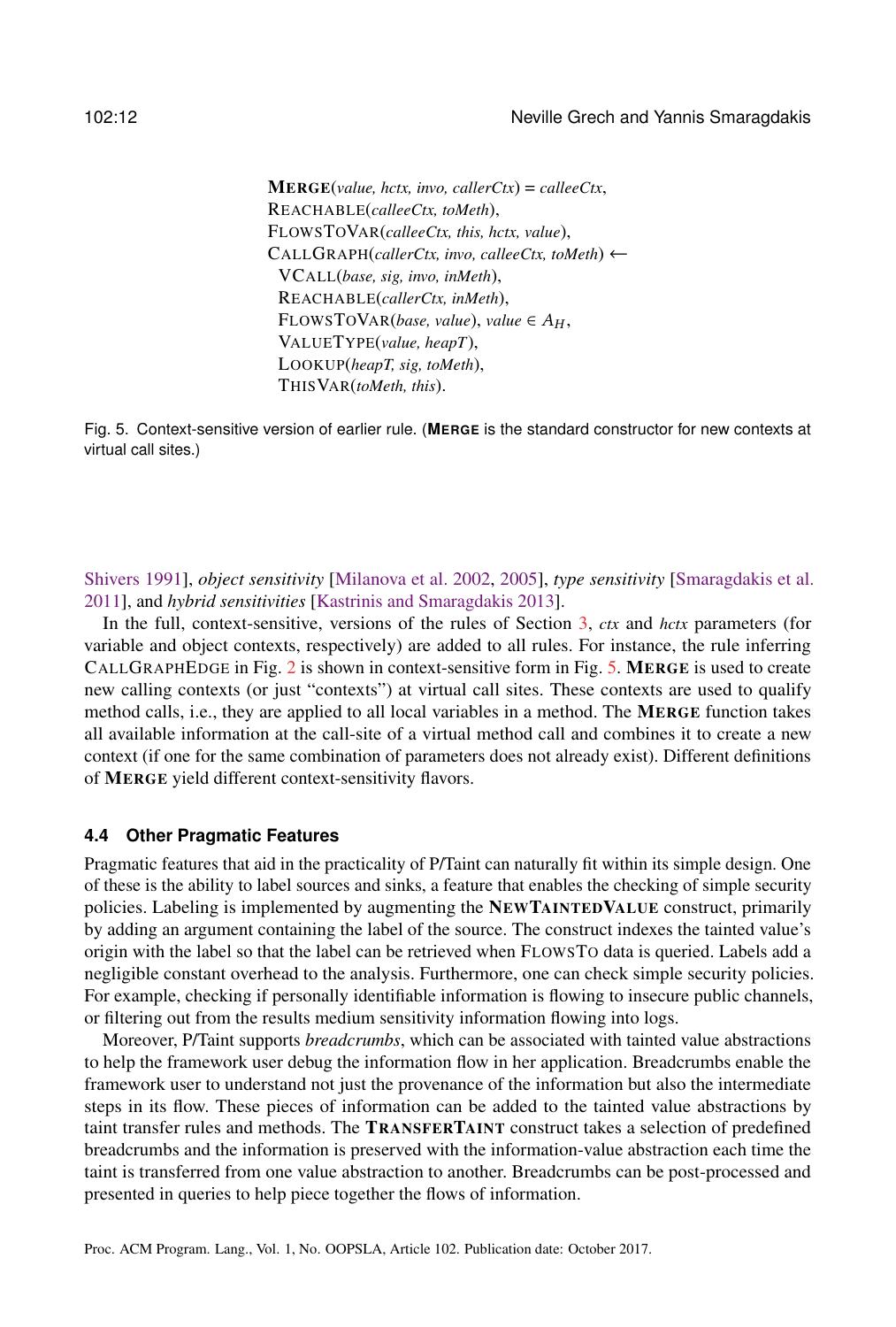#### **4.5 Overall Benefit**

We implemented the core information-flow analysis logic of P/Taint on top of the Doop framework in just ∼200 lines of Datalog code.[5](#page-12-0) Apart from renamings and simple refactorings, only ∼30 lines of the Doop code were modified. These are well-captured by the model of Section [3:](#page-5-1) they treat taint abstract objects differently for purposes of sanitization and call-graph construction.

Indeed, much of the effort of designing and implementing the P/Taint information-flow analysis consisted of non-coding or orthogonal tasks:

- configuring sources, sinks, and sanitizers using regular expressions that encode method descriptors;
- checking that the approach indeed works without needing changes to existing points-to analysis code—i.e., that taint abstract objects should indeed be propagated unchanged through all the handling of Java semantics.

The experience has been a striking (to us) validation of the value of integrating points-to and information-flow analysis.

#### **5 DISCUSSION**

We next discuss further the advantages and disadvantages of the P/Taint approach, contrasting it with alternatives.

## **5.1 Contrast with Conventional Approaches**

To see the key features of the unified analysis, we can consider it in comparison to analysis approaches that have largely similar purposes, yet a conventional structure.

*Conventional Datalog-based taint analysis.* The Beacon static analysis tool [\[Karim et al.](#page-25-11) [2012\]](#page-25-11) aims to detect capability leaks in Mozilla Jetpack modules. Beacon, much like P/Taint, is performing a taint analysis using Datalog inference rules. Although the use of Datalog is orthogonal to the principles of our joint points-to/information-flow approach, it is helpful to have a succinct encoding of the two analyses so that their differences are clear.

In Beacon, taint analysis is a client of points-to analysis. There are separate relations PTSTO(*var, val*) and IDISTAINTED(*var, taintType*), both of which correspond to our FLOWSTOVAR(*var, val*). Similarly, Beacon has separate relations HEAPPTSTO(*obj, fld, val*) and ISTAINTED(*obj, taintType*), both of which correspond to our FLOWSTOFLD(*obj, fld, val*). This results in duplication of effort—e.g., there are two slightly different recursive rules [\[Karim et al.](#page-25-11) [2012,](#page-25-11) Table 6] that form the basis of the analysis by combining the main relations: one rule joins PTSTO and ISTAINTED to produce IDISTAINTED, while the other joins PTSTO and HEAPPTSTO to produce PTSTO. Such duplication percolates to all language features of a realistic analysis.

A feature of P/Taint's unified approach is the representation of taint as new abstract values that propagate independently of regular objects (through the exact same rules for value flow). In contrast, in Beacon, object allocations are tagged with taint values, employing a separate input relation ISPRIVILEGED(*obj, taintType*). This design decision goes hand-in-hand with the choice to have taint analysis as a client (i.e., consumer of results) of a plain, unenhanced points-to analysis. By tagging heap objects at their allocation point as tainted, points-to analysis can merely propagate the objects (just as it would for an analysis without taint considerations). Taint analysis can then watch where objects have propagated and propagate taint maximally. In Beacon, this means that if an object merely

<span id="page-12-0"></span><sup>5</sup>The framework is much larger, but due to orthogonal functionality, aimed at security analysis, such as support for Android or for analyzing open programs (discussed in Section [6\)](#page-14-0),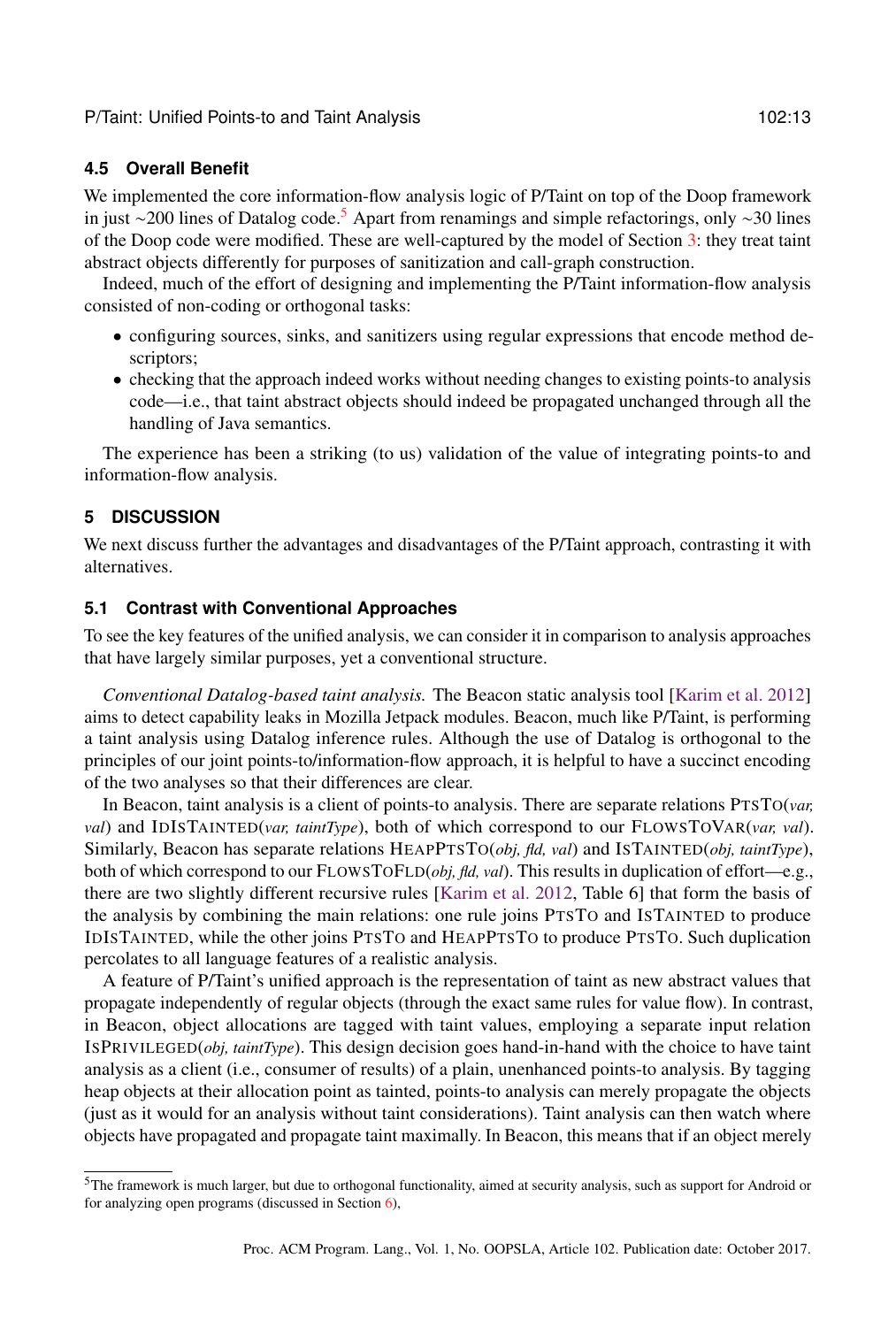refers to a tainted object (even without reading values from tainted fields), it is considered tainted. Comparing the two designs showcases the benefits of the P/Taint approach on multiple dimensions:

- The P/Taint approach avoids the need to tag heap allocations with taint labels. This is low-level information that the user may not have, and the allocations themselves may even be unavailable for labeling (e.g., objects may be returned by native code). Labeling source methods instead is more convenient and general.
- The P/Taint approach enables support for sanitization: a regular object can propagate even when an associated taint value does not. In Beacon, tagging with a taint is a property of a heap object but the heap object may have propagated to several points in the program before being tainted, and can propagate to many others after being sanitized. Thus, no distinction of tainted/untainted versions can be made.
- The P/Taint approach enables labeling primitive values, not merely heap objects. As a concrete example, a method such as "int BufferedReader.read()" is merely labeled as an information source. In this way, it implicitly creates taint values, even though it does not create objects (since it returns ints). These taint values propagate throughout the value-flow analysis of all language features with no extra effort needed.
- P/Taint's analysis is fundamentally more precise. If an object is tainted and there is a reference to it from some other object, the parent object is never tainted by default. This makes many fewer objects tainted, decreasing the false-positive rate. E.g., P/Taint's analysis is able to distinguish whether the head or one of the tail objects of a linked list is tainted.

In all, the unified P/Taint approach yields a full-fledged information-flow analysis, complete with sanitization support, benefiting from a deep reuse of all the sophistication of points-to analysis.

*Security analysis for frameworks.* The unified P/Taint approach leverages, without extra effort, a general-purpose points-to analysis of the entire program, including libraries. Thus, compared to conventional approaches, P/Taint has less of a need for ad hoc models of environment-specific behavior. For instance, many taint analysis frameworks for Android (e.g., FlowDroid [\[Arzt et al.](#page-24-0) [2014\]](#page-24-0) or DroidSafe [\[Gordon et al.](#page-25-12) [2015\]](#page-25-12)) do not analyze the underlying library. Library operations, e.g., java.util.HashSet.add are instead explicitly modeled as taint transfer functions, so that if a tainted object is added to a set, the underlying Set is also tainted. Although it is tempting to shortcut the analysis by defining taint transfer functions specific to the domain, this will always be an incomplete exercise.

P/Taint does not need definitions like these. Instead the underlying points-to analysis models the flow through the low-level data structures. The taint travels from a java.util.HashSet to an underlying java.util.HashMap, to the underlying java.util.HashMap.Entry, etc. This generic approach to taint transfer is very effective, especially when analyzing applications in the wild. Large software houses tend to use a third party data structures, sometimes even defining their own for various reasons instead of relying on what is offered in the collections library.

## **5.2 Limitations**

A unified points-to/taint analysis inherits the benefits of mature points-to analysis frameworks, yet is also limited by what the framework can express. This is well illustrated both in our analysis model and in the full P/Taint implementation. Although the model of Section [3](#page-5-1) captures a wealth of realistic points-to analysis algorithms, it also fixes important design parameters, thus constraining the analyses expressible in it. Two such limitations are notable:

• The model (as well as the Doop framework underlying P/Taint) captures a *flow-insensitive* analysis. The analysis builds a heap abstraction that does not vary per-program-point. (To a lesser extent, this limitation also applies to local variables, however this is addressed by a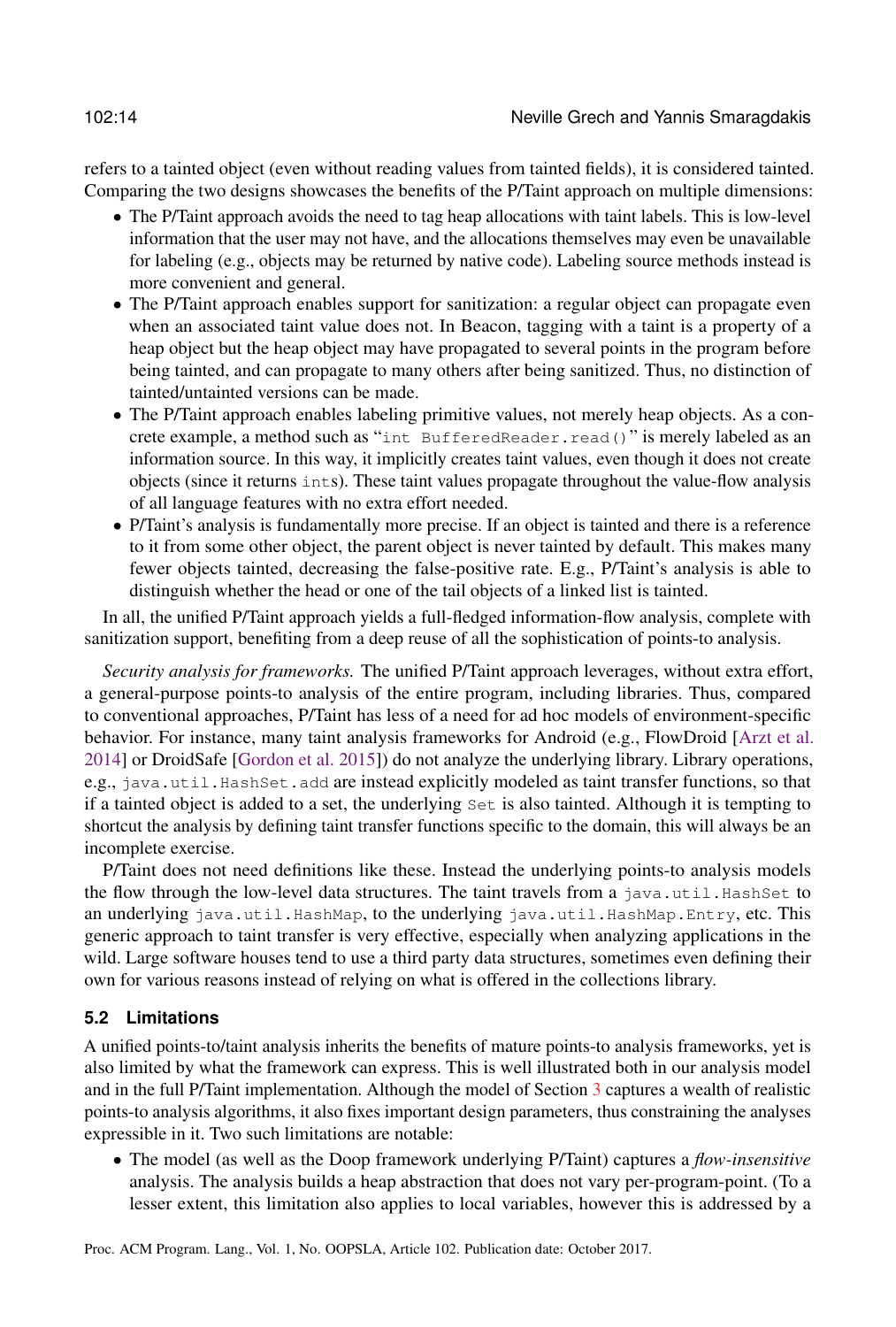static-single-assignment pre-processing of the input.) Past information-flow analyses—e.g., FlowDroid—have integrated partial flow sensitivity to increase analysis precision. Some code patterns will likely require a flow-sensitive treatment for full precision. However, context sensitivity is generally a better trade-off for pointer-analysis precision and performance. In our experiments we have found that a context-sensitive analysis yields excellent precision in all but very few cases.

• The analysis model does not capture analyses that use an *access-path-based* formulation. Access paths are expressions of the form "*var*(.*fld*)\*", i.e., field-access expressions of any length. A pointer analysis can employ access paths in concepts such as "this access path points to this value" or "these access paths are aliased". This can be extended to taint analysis—e.g., the Andromeda tool [\[Tripp et al.](#page-26-18) [2013\]](#page-26-18) computes tainted and aliased access paths in a dual data-flow analysis. Access paths are generally advantageous for modular analyses, e.g., to avoid computing a whole-program image of the heap.

Both of these limitations concern the current formulation of unified points-to and taint analysis, and not the general idea. In principle, a flow-sensitive points-to analysis or an access-path-based analysis can be used as bases for unification with an information-flow analysis. Such unification can employ the same key elements as in our formulation: taint can be represented as abstract values that flow alongside regular analysis values.

### <span id="page-14-0"></span>**6 PRACTICAL ELEMENTS**

No practical analysis framework can yield realistic results without engineering effort to support the idiosyncrasies of different environments. We next discuss the P/Taint support for such important practicalities.

#### **6.1 Android Support**

P/Taint supports Android, with a feature set very similar to FlowDroid [\[Arzt et al.](#page-24-0) [2014\]](#page-24-0). A list of sources and sinks for Android was curated and labeled according to predefined criteria (e.g., Telephony, Logging, Net). We made several more enhancements of general value, largely orthogonal to taint analysis. For instance, the underlying Doop analysis was enhanced with support for analyzing Android apps, in the form of identifying entry points and UI elements described in XML configuration files (a.k.a. the application's "manifest").

*Android lifecycle.* P/Taint (and the underlying Doop framework) models the Android component lifecycle. It reads the manifest in an application's APK file to discern the application's components. Android components include activities, services, broadcast receivers, etc. and can have multiple entry points. GUI widgets are listed in the manifest and can be linked to their respective application components. Components also register for callbacks on events. In addition to making the callback reachable, the caller (the component raising the event) needs to be linked to the callee.

*Inter-component communication.* Inter-component communication is naively modeled, in a way similar to FlowDroid's modeling of inter-component communication. P/Taint over-approximates explicit inter-component communication, for instance by modeling methods that send explicit messages ("intents") as sinks and callbacks that receive intents as sources.

*Misc. Android patterns.* Further improvements to the underlying analysis were performed in order to support the idiosyncrasies of Android applications. Tainted values can also emanate from GUI components. For instance, password components that are specifically tagged in the manifest as password fields are treated specially: any textual input read from these fields is flagged as tainted. Furthermore, Dalvik bytecode does not have instructions to create multi-dimensional arrays. Instead,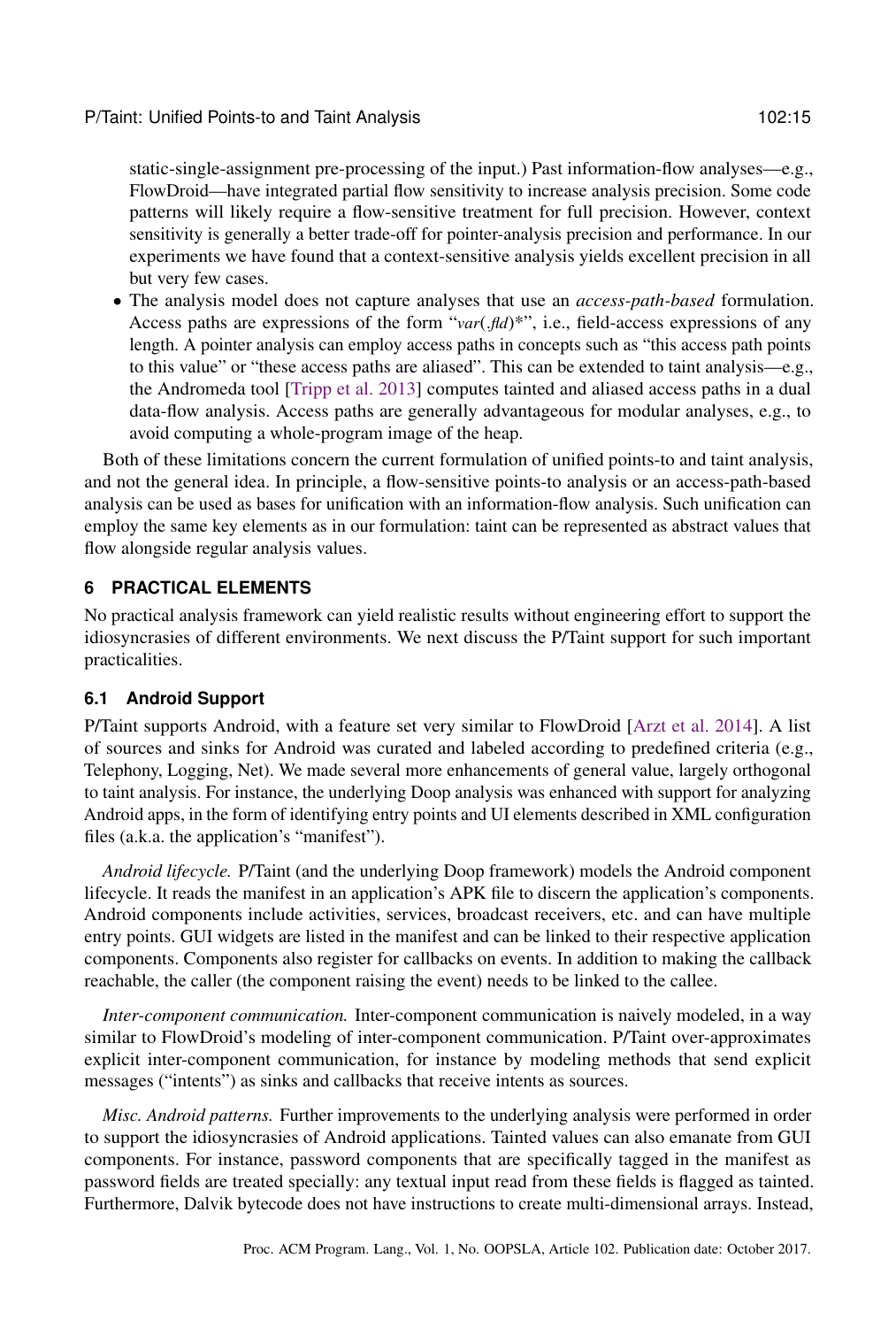it uses the reflection API to construct such arrays. Although P/Taint has generic reflection support, we have optimized this specific pattern for performance and precision as this is a regularly occurring pattern.

## **6.2 Conventional Java Program Support**

Conventional JVM programs also need specific analysis support for common Java features. A common case of Java programs is servlet applications, meant to be executed inside a web server. P/Taint supports them via features for analyzing *open programs*, i.e., programs with multiple public entry points and not a single main method to start the computation. The analysis only requires an accurate model of the environment in order to compute a precise call graph. P/Taint's support for open programs finds entry points for servlets and adds them to the call graph. It also instantiates the environment of servlet applications, i.e., receiver objects, formal parameters to entry points, etc.

We introduce some level of generic handling of many string operations by modeling the internals of the java.lang.String class. In order to model taint transfer through various kinds of string operations, we model String objects so that their taint is derived from their internal char[] value field. This means that if a String object is tainted, its internal char array is treated as tainted and vice versa. The advantage of this approach is that it adds generality. For instance, a user may introduce new operations (e.g., writes his/her own version of concat), or operations may be added to the String class in other versions of the JRE. This approach only works for pure Java operations, so common string operations which rely on native code under the hood (e.g., StringBuilder operations) are modeled explicitly.

Serialization and deserialization of objects containing tainted values is also modeled explicitly, as serialization and deserialization is performed using native code.

## <span id="page-15-0"></span>**7 EVALUATION**

In this section, we present the results of our experimental evaluation of P/Taint. There are several research questions that our experiments intend to answer:

- RQ.A Does our unified points-to/information-flow analysis approach yield *precision* benefits, i.e., a low rate of false positives?
- RQ.B Does the unified points-to/information-flow analysis approach yield *recall* benefits, i.e., a low rate of false negatives?
- RQ.C Is P/Taint overall effective at detecting information flow violations with high precision, compared to other tools in the literature?
- RQ.D Is P/Taint scalable and is it efficient in terms of run time?

We have two distinct experimental setups. One consists of a set of controlled benchmarks: suites with ground truth (in terms of labeled information leaks) and source code we can inspect. The other is a set of large "applications in the wild": Android apps of substantial size without labeled information flow sources/sinks/violations.

We ran P/Taint on an idle machine with an Intel Xeon E5-2687W v4 3.00GHz and 256GB of RAM. We used the PA-Datalog engine, a publicly available, stripped-down version of the commercial LogicBlox Datalog engine. In addition to the LogicBlox version evaluated here, we are also releasing a newer version of P/Taint that uses the Soufflé [\[Jordan et al.](#page-25-13) [2016\]](#page-25-13) Datalog engine. This can run more than twice as fast on multicore machines on many benchmarks.

## **7.1 Controlled Benchmarks**

We use several controlled benchmarks to evaluate P/Taint: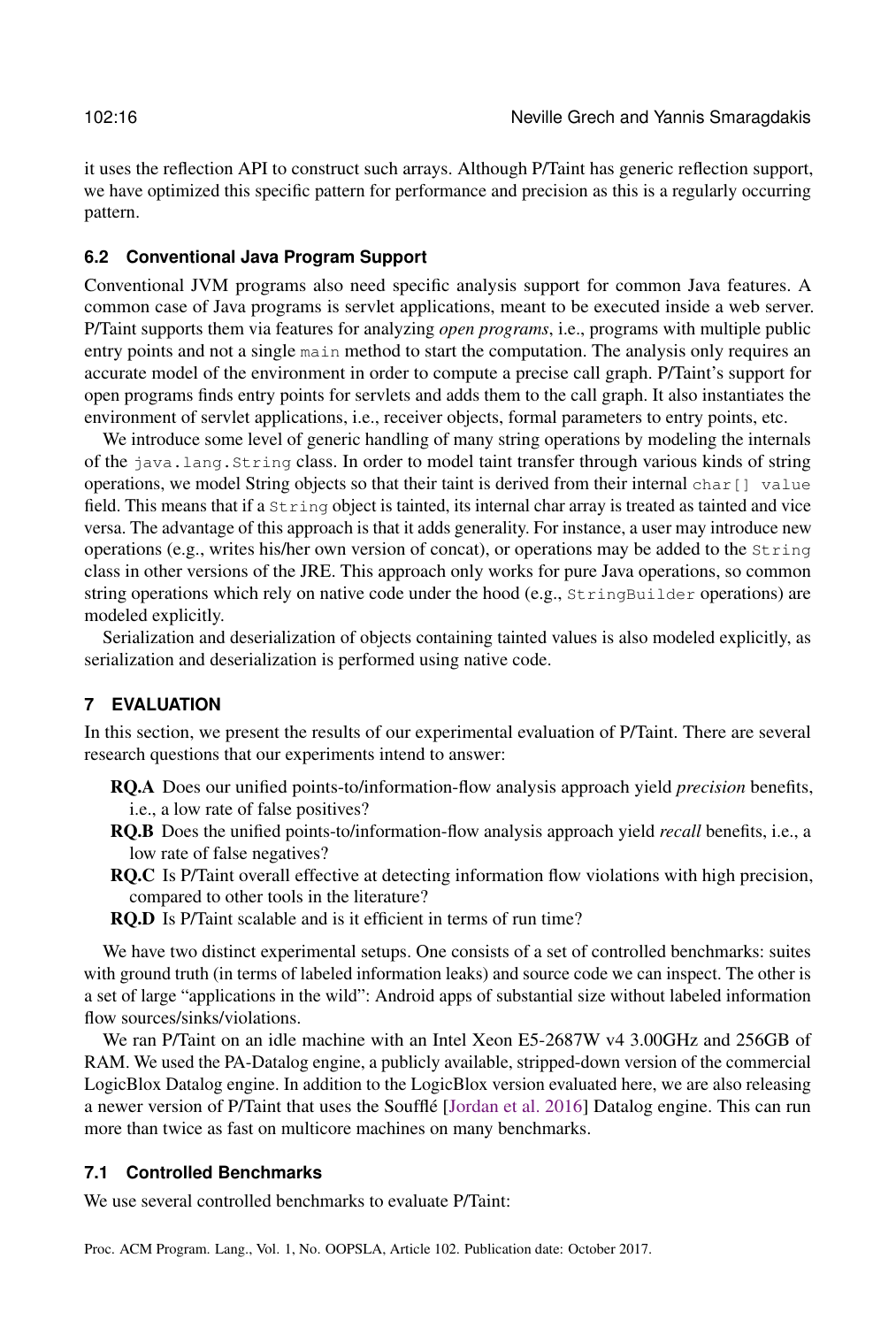SecuriBench Micro. [\[Livshits](#page-26-14) [2006\]](#page-26-14) This benchmark contains 122 labeled servlets with possible security flaws (e.g., SQL injection).

**JInfoFlow-bench.** 12 plain Java benchmarks exercising reflection, event-driven architecture, and popular software engineering patterns.

DroidBench 2.0. [\[Arzt et al.](#page-24-0) [2014\]](#page-24-0) Multiple Android security benchmark suites.

SecuriBench Micro benchmarks are servlet applications. P/Taint's open program support (Sec-tion [6\)](#page-14-0) eliminates the need to write a test harness for each individual SecuriBench application. Using this feature we were able to analyze the entire benchmark suite (all 122 servlets) simultaneously, producing an application with 266 entry points and 3.2K classes, including libraries. While running the benchmarks, we inspected SecuriBench Micro manually and (on very few instances) corrected the reported numbers relative to the official benchmark page.<sup>[6](#page-16-0)</sup> (For instance, test case Basic31 has meta-data that claim two vulnerabilities, while the code clearly documents three. This makes the total number of vulnerabilities in the basic package be 61 instead of 60.)

JInfoFlow-bench is a benchmark suite that we developed to distill some popular but hard-toanalyze software engineering patterns. The programs in the suite require a highly precise analysis, as well as reflection support to detect information-flow violations. For instance, one benchmark encodes an event framework, which relies heavily on reflection. JInfoFlow-bench is platform- and library-agnostic. Since the benchmark suite does not rely on the use of external libraries for most of its behavior, it should be harder to write a security analyzer specifically optimized for this benchmark.

DroidBench 2.0 is a collection of benchmark suites designed to test for various vulnerabilities in Android applications. It contains 118 distinct Android applications spread over several benchmark suites. We evaluate P/Taint on all these benchmarks, except for benchmarks within the *implicit-flow* suite (4 applications) and *emulator detection* (3 applications). The latter benchmark suite is intended for dynamic analysis, to detect whether the application behaves differently under emulation, while the former is intended for taint analyzers that model control dependencies.

We analyzed SecuriBench Micro and JInfoFlow-bench with JRE 7 and Servlet API 3.0, and analyzed DroidBench with Android 25.

*7.1.1 Overall Effectiveness.* As discussed earlier, building P/Taint on top of the Doop framework gives us the ability to employ highly precise analyses, due to context-sensitivity, and thorough Java language feature support (including reflection).

Figures [6](#page-17-0) and [7](#page-17-1) make this argument concrete. The figures show a summary of the results of running P/Taint, using a highly precise form of context sensitivity (selective hybrid 2-object-sensitive+heap [\[Kastrinis and Smaragdakis](#page-25-10) [2013\]](#page-25-10)) with reflection analysis support, on all JVM and Android controlled benchmarks.

The overall result is very high recall  $(RQ.B)$  and very high precision  $(RQ.A)$ . For instance, in the JVM controlled benchmarks the analysis achieves 91% precision and 99% recall in SecuriBench Micro, as well as 100% precision and recall in our own JInfoFlow benchmark. The analysis issues just 13 false positives for over 150 detected information-flow violations in these benchmarks. For most benchmark sub-suites, P/Taint yields a perfect score for precision and recall. The false positives that were recorded are mostly due to the fact that P/Taint is not flow- or path-sensitive, nor is it array-sensitive, i.e., it does not discriminate a specific array index from another.

P/Taint fares almost equally well on Android benchmarks (DroidBench), with 86% precision and 96% recall, although supporting Android had not been the main focus of the work. A similar pattern as before emerges: P/Taint's false positives are mainly due to it not being flow-sensitive. (In fact, the suite FieldAndObjectSensitivity mostly tests for flow sensitivity rather than object sensitivity.)

<span id="page-16-0"></span><sup>6</sup><https://suif.stanford.edu/~livshits/work/securibench-micro/descr.html>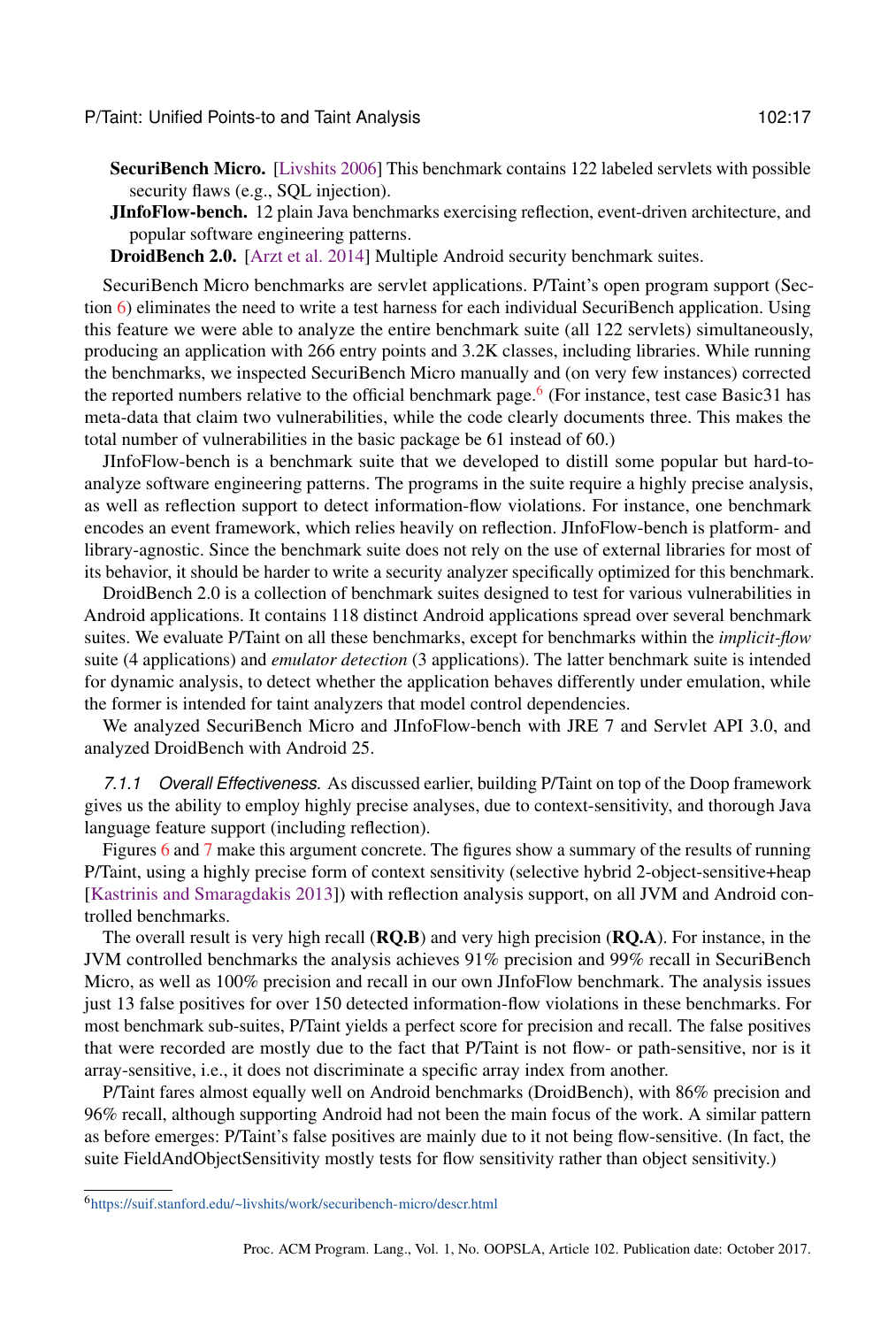<span id="page-17-0"></span>

| Suite           | TP  | FP       | FN | Precision | Recall  |
|-----------------|-----|----------|----|-----------|---------|
| Total           | 139 | 13       | 1  | 91 %      | 99 $\%$ |
| aliasing        | 12  | 0        | 0  | 100%      | 100%    |
| arrays          | 9   | 5        | 0  | 64%       | 100%    |
| basic           | 61  | 0        | 0  | $100\%$   | 100%    |
| collections     | 14  | 2        | 1  | 88%       | 93%     |
| datastructures  | 6   | 0        | 0  | 100%      | 100%    |
| factories       | 3   | 0        | 0  | 100%      | 100%    |
| inter           | 17  | 0        | 0  | 100%      | 100%    |
| pred            | 5   | 3        | 0  | 62%       | 100%    |
| reflection      | 4   | 0        | 0  | 100%      | 100%    |
| sanitizers      | 4   | 0        | 0  | 100%      | 100%    |
| session         | 3   | 1        | 0  | 75%       | 100%    |
| strong updates  | 1   | 2        | 0  | 33%       | 100%    |
| Total           | 15  | 0        | 0  | $100\%$   | $100\%$ |
| JInfoFlow/basic | 2   | $\Omega$ | 0  | 100%      | 100%    |
| JInfoFLow/ctx   | 5   | 0        | 0  | 100%      | 100%    |
| JInfoFlow/event | 4   | 0        | 0  | 100%      | 100%    |

Fig. 6. Summary of results for all JVM controlled benchmarks analyzed under selective hybrid 2-object sensitivity + heap context sensitivity and reflection support enabled. The top group of benchmarks breaks down the 12 sub-suites of SecuriBench, while the bottom comprises the 3 sub-suites of JInfoFlow-bench.

<span id="page-17-1"></span>

| Suite                       | Vulnerabilities | TP | FP       | FN             | Precision | Recall  |
|-----------------------------|-----------------|----|----------|----------------|-----------|---------|
| <b>Total</b>                | 99              | 95 | 16       | $\overline{4}$ | 86%       | 96%     |
| Aliasing                    | 0               | 0  |          | $\Omega$       | $0\%$     |         |
| AndroidSpecific             | 11              | 9  | 2        | 2              | 82%       | 82%     |
| ArraysAndLists              | 3               | 3  | 4        | $\Omega$       | 43%       | $100\%$ |
| Callbacks                   | 16              | 16 | 4        | $\Omega$       | 80%       | $100\%$ |
| FieldAndObjectSensitivity   | 2               | 2  | 2        | $\Omega$       | 50%       | 100%    |
| General Java                | 21              | 21 | 0        | $\Omega$       | 100%      | 100%    |
| InterAppCommunication       | 2               | 2  | 2        | $\Omega$       | 50%       | 100%    |
| InterComponentCommunication | 18              | 17 |          |                | 94%       | 94%     |
| Lifecycle                   | 17              | 16 | 0        |                | $100\%$   | 94%     |
| Reflection                  | 4               | 4  | $\Omega$ | $\Omega$       | 100%      | 100%    |
| Threading                   | 5               | 5  | 0        | $\Omega$       | 100%      | 100%    |

Fig. 7. Summary of results for all relevant DroidBench suites. The analysis is identical to Figure [6.](#page-17-0)

It is worth noting that P/Taint achieves highly competitive precision and recall relative to those reported by recent state-of-the-art systems (RQ.C) like FlowDroid [\[Arzt et al.](#page-24-0) [2014\]](#page-24-0) and Pidgin [\[Johnson et al.](#page-25-2) [2015\]](#page-25-2). Pidgin achieves 90% precision and 97% recall on the SecuriBench Micro benchmark suite, per its published numbers. FlowDroid is reported to achieve 93% precision and 97% recall on a subset of SecuriBench Micro (that does not include the "reflection", "sanitizers",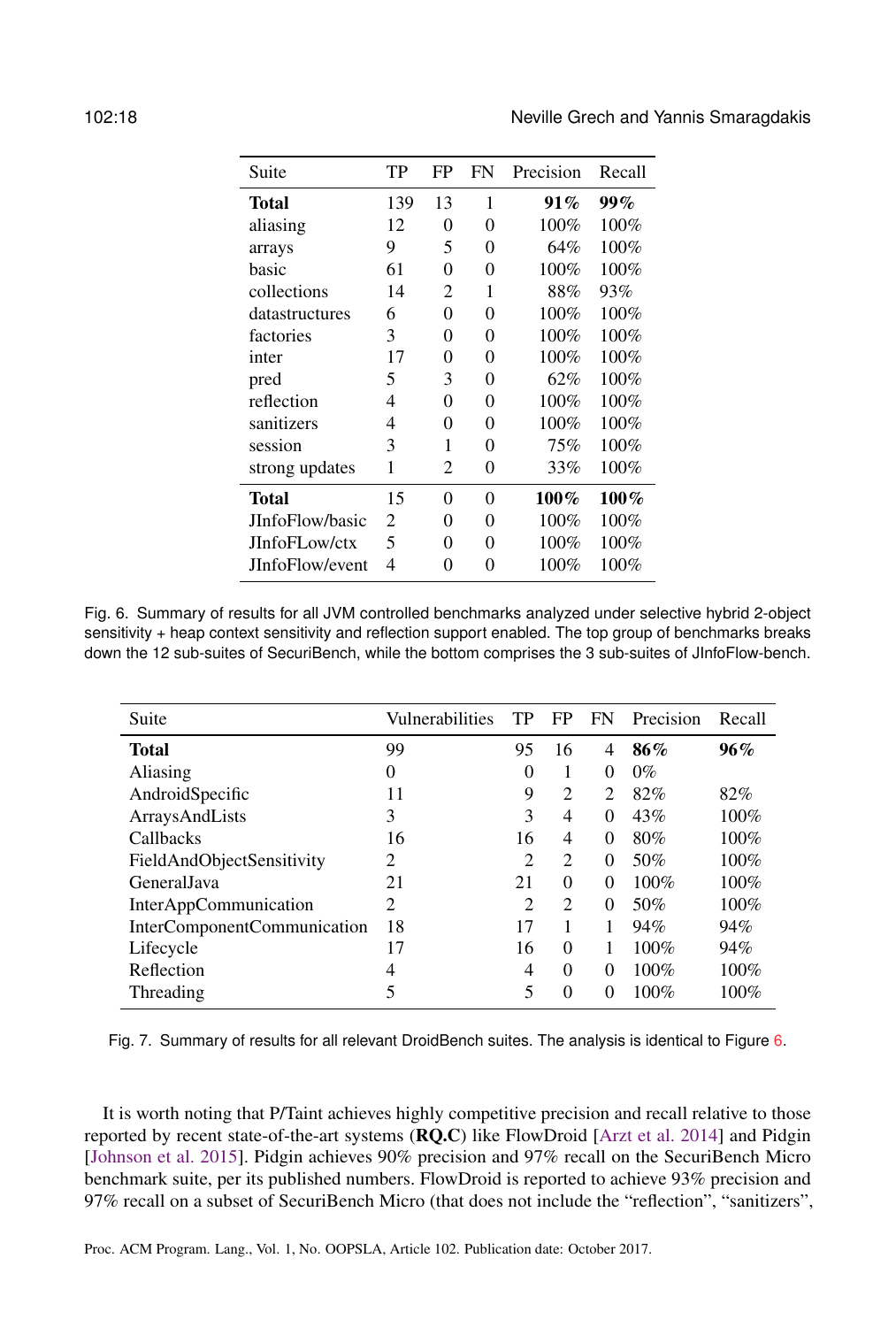collections

basic

datastructures

<span id="page-18-0"></span>100%

90% 80% 70%

60% 50%

40%

30% 20% 10%  $0%$ 

allasing

**Total** 

arrays



reflection

pred

inter

sanitizers

session

ssion updates

Fig. 8. Precision metrics for SecuriBench Micro under different parameters of context sensitivity (e.g., ins is a context insensitive analysis). Only leftmost and rightmost data labels shown for readability.

factories

or "pred" suites), as well as 86% precision and 93% recall on an earlier version of DroidBench (containing 35 benchmarks out of the 118 that exist today).

Additionally, P/Taint is highly efficient  $(RQ.D)$ . The analysis of Fig. [6](#page-17-0) took just over 7 minutes to analyze 122 servlet benchmarks. DroidBench benchmarks were analyzed individually, with each taking under 150sec.

We next examine in more detail the precision, recall, and efficiency, when the analysis settings change. We focus on the SecuriBench Micro and JInfoFlow-bench suites because they can be run in a brief amount of time.

*7.1.2 Sensitivity Analysis: Precision.* Since context sensitivity is the main precision enabler in points-to analysis, we ran the SecuriBench Micro and JInfoFlow-bench benchmarks for different flavors of context sensitivity, as well as for a context-insensitive analysis. Fig. [8](#page-18-0) shows the different precision scores for the SecuriBench Micro suite and Fig. [9](#page-19-0) does the same for the rest of the benchmarks.

The figures clearly show the impact of context sensitivity on precision. A context-insensitive analysis would yield overall precision of 70% for SecuriBench and just above 80% for the rest of the benchmarks. With our unified analysis approach, employing higher precision comes at no development cost, and modifying the precision/scalability trade-off is a simple matter of picking a different setting of context sensitivity.

A few other interesting insights emerge:

• Unsurprisingly, as the level of context sensitivity is improved, from context-insensitive (ins) to selective hybrid 2-object sensitive + heap, we get better precision. However, some context sensitivities are better than others under different circumstances. For instance type sensitivity is better for than call-site sensitivity for SecuriBench, but not for the rest of the benchmarks.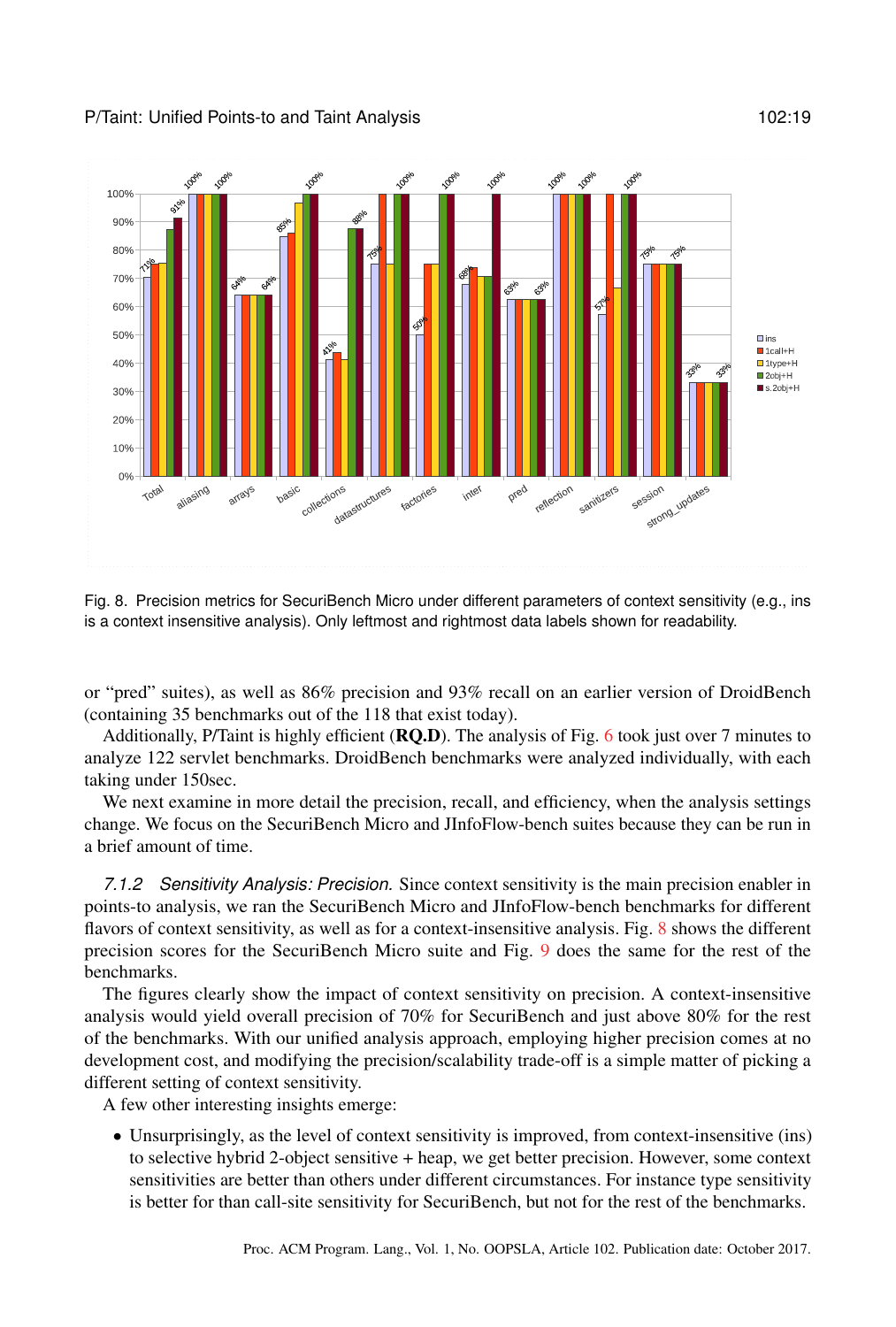<span id="page-19-0"></span>

Fig. 9. Precision metrics for JInfoFlow-bench under different analysis context sensitivity.

• In P/Taint, context sensitivity helps us achieve greater precision even in benchmarks that were not originally designed to exercise context sensitivity. P/Taint does away with a number of predefined black box taint transfer functions designed to map information flow through complex object structures in the JRE. Instead, P/Taint relies on its full semantic support of the Java language and good context sensitivity.

*7.1.3 Sensitivity Analysis: Recall.* Reflection analysis is the main feature that enables higher recall in realistic information-flow benchmarks. We ran P/Taint with and without reflection support to compare recall. The analysis leverages Doop's advanced reflection support [\[Smaragdakis et al.](#page-26-13) [2015\]](#page-26-13): it performs substring analysis (considers which string constants in the program could be parts of a class, method, or field name in a reflection operation) and use-based analysis (considers where the results of reflection operations are used, to infer what they must have been).

In SecuriBench Micro, for the setup of our earlier results in Fig. [6,](#page-17-0) recall dropped from 99.3% to 97.2% when disabling reflection. Other flavors of context sensitivity experience near-identical differences in recall and are not shown. Generally, securibench only has one sub-suite affected by reflection so the overall numbers are not affected significantly.

The JInfoFlow-bench benchmarks have more interesting reflection-related behavior. We show the impact of reflection support on the overall recall of the information-flow analysis in Fig. [10.](#page-20-0) As can be seen, two of the sub-suites are significantly impacted by having static reflection support.

*7.1.4 Sensitivity Analysis: Running Time.* Fig. [11](#page-20-1) shows the time required to analyze the various benchmark suites under different analysis parameters. Note that the two parts of the figure are not on the same scale: the support for open programs (such as SecuriBench's servlets) has made it possible to analyze all SecuriBench programs simultaneously, resulting in fast analysis times (Fig. [11a\)](#page-20-1). For the other suites, programs were analyzed individually and the overall time reached several tens of minutes.

We can see clearly how the choice of context sensitivity influences analysis performance. Even more strikingly, however, reflection support roughly doubles the execution time of the analysis. Still, overall, the framework's performance is high, with running time scarcely being a concern.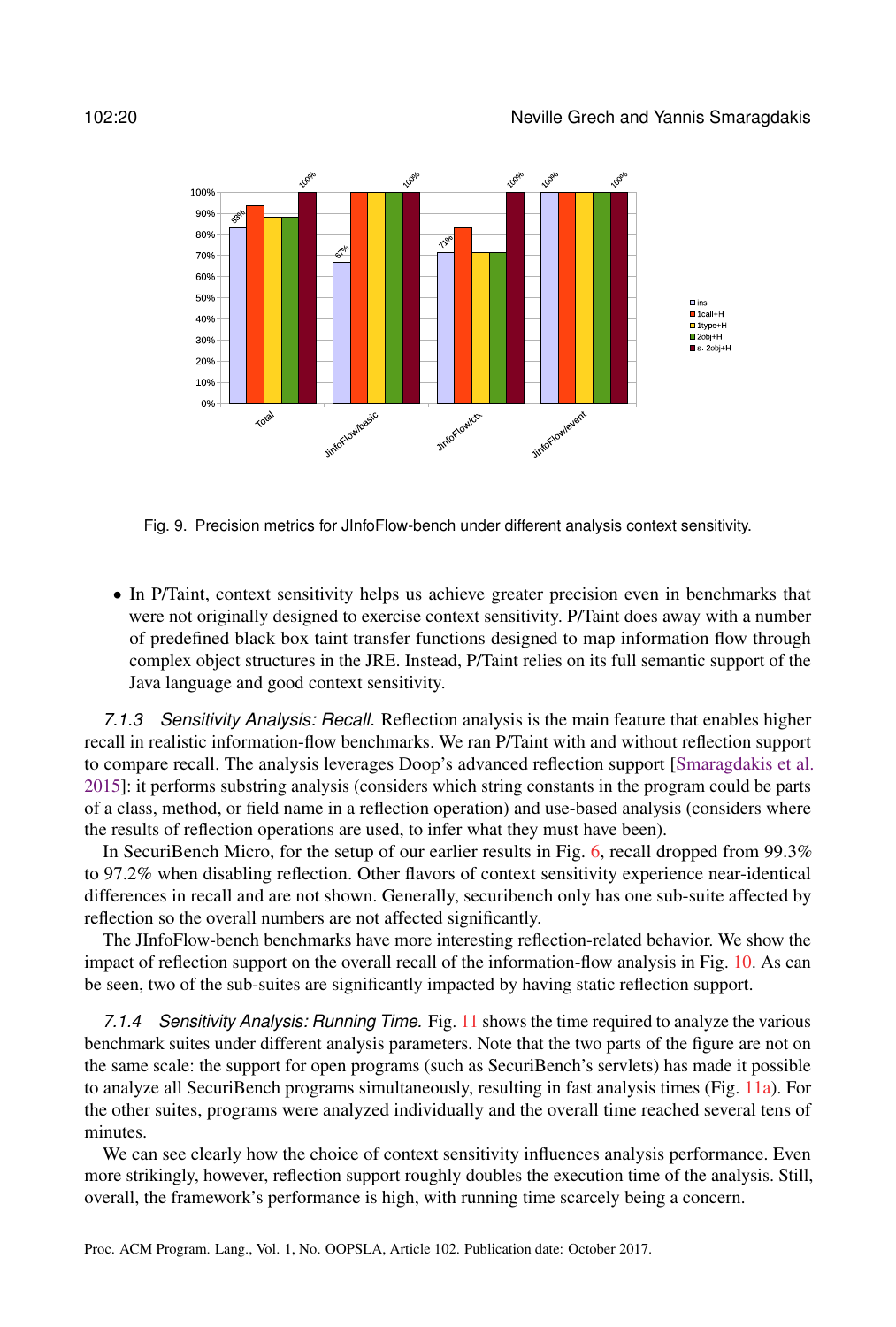<span id="page-20-0"></span>

Fig. 10. Recall for JInfoFlow-bench with and without reflection.

<span id="page-20-1"></span>





(b) JInfoFlow-bench (each program analyzed individually)

Fig. 11. Total run time for the analysis of benchmarks suites under different flavors of context sensitivity, with and without reflection analysis.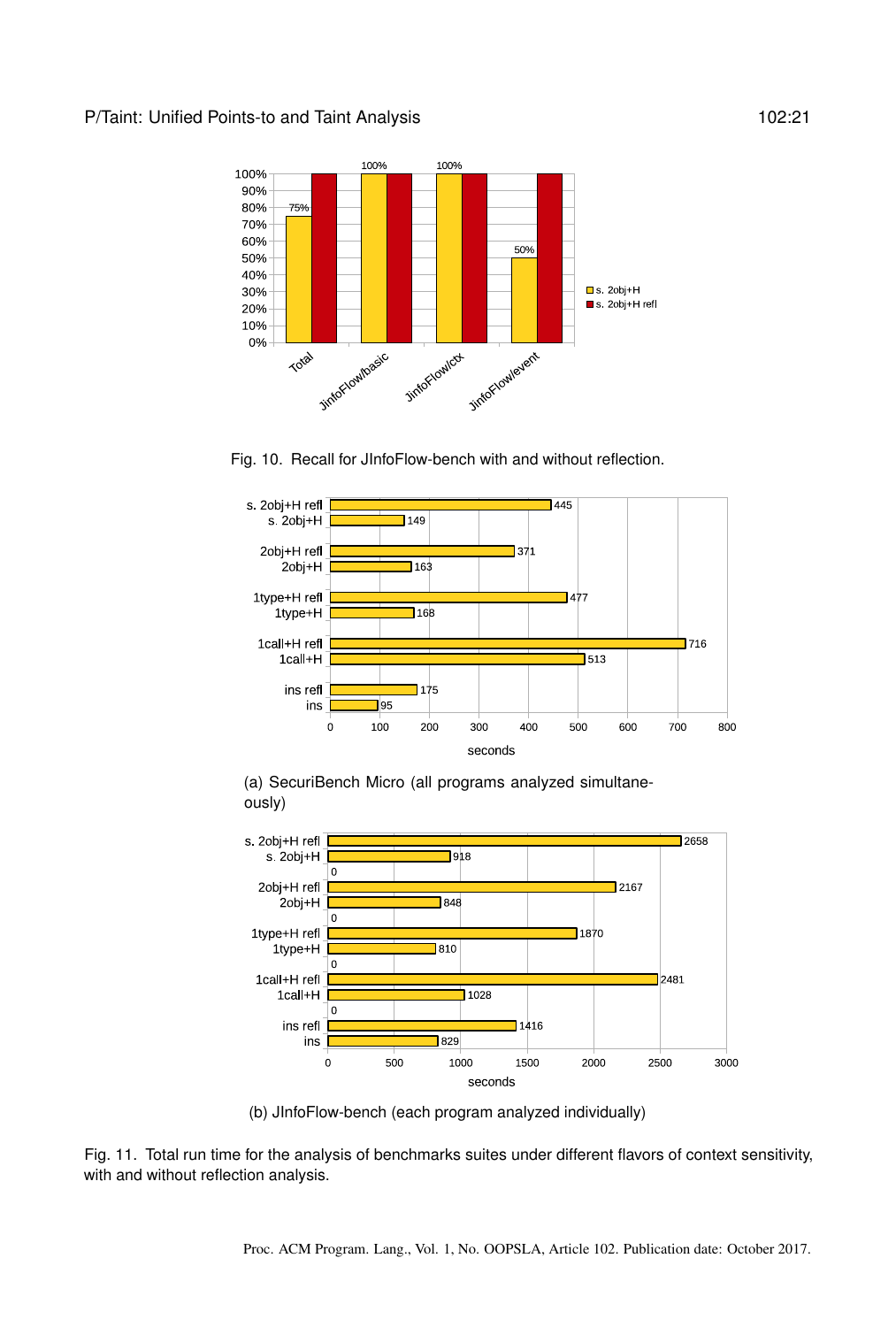<span id="page-21-0"></span>

Fig. 12. Sizes of FLOWSTOVAR relation, split by heap objects and tainted objects.

*7.1.5 Unified Analysis vs. Points-To.* Finally, we report some metrics on the performance and internal complexity of the unified points-to/information-flow analysis, compared with the original underlying points-to analysis. Recall that the algorithmic logic for the core of the two analyses is identical, yet it now processes more abstract objects. It is interesting to see the relative proportion of "flows to" inferences that pertain to taint abstract objects vs. those that pertain to heap abstract objects.

Fig. [12](#page-21-0) shows (for SecuriBench) the size of the FLOWSTOVAR relation (with context projected away, i.e., only the final useful information remaining), broken up into tuples that refer to abstract taint values and tuples that refer to abstract heap values. Across multiple analyses, of varying precision, we can see that the flow of taint objects is a significant part of the overall computation, up to about 36% for two object-sensitive analyses and 33% for the call-site sensitive analysis. This confirms that taint propagation is not a mere side-task for the underlying analysis logic—even with relatively few taint sources, it often rivals the inferences made regarding the flow of heap abstract objects.

*7.1.6 Summary of Controlled Benchmarking.* Overall, our experiments show P/Taint to perform very well, with over 91% precision and near-perfect (over 99%) recall for SecuriBench, 86% precision and 96% recall for DroidBench, and perfect scores for JInfoFlow-bench. The analysis clearly benefits from the precision and recall enhancements offered for free by a mature points-to analysis framework. Furthermore, the framework is efficient, scaling with ease to all the benchmarks.

#### **7.2 Real-World Android Applications**

A second part of our experimentation consists in evaluating P/Taint over a selection of large, popular Android applications: Google Chrome, Facebook Messenger, Google Translate, Instagram, Pinterest, Pokeradar, S Photo Editor, WhatsApp. These are apps in-the-wild, downloaded from Google Play. Additionally, they were analyzed with a full Android 25 SDK (i.e., with the library built from source code and fully analyzed, in conjunction with the application).

Owing to the good soundness and precision of P/Taint, we were able to find interesting program behavior and potential leaks. Figure [13](#page-22-0) shows characteristics of the benchmarks examined, metrics on the internal analysis complexity (e.g., total flows-to), and analysis time. The "analyzed methods" are those that the analysis found the need to examine—these typically range from 25% to 50% of the total application methods.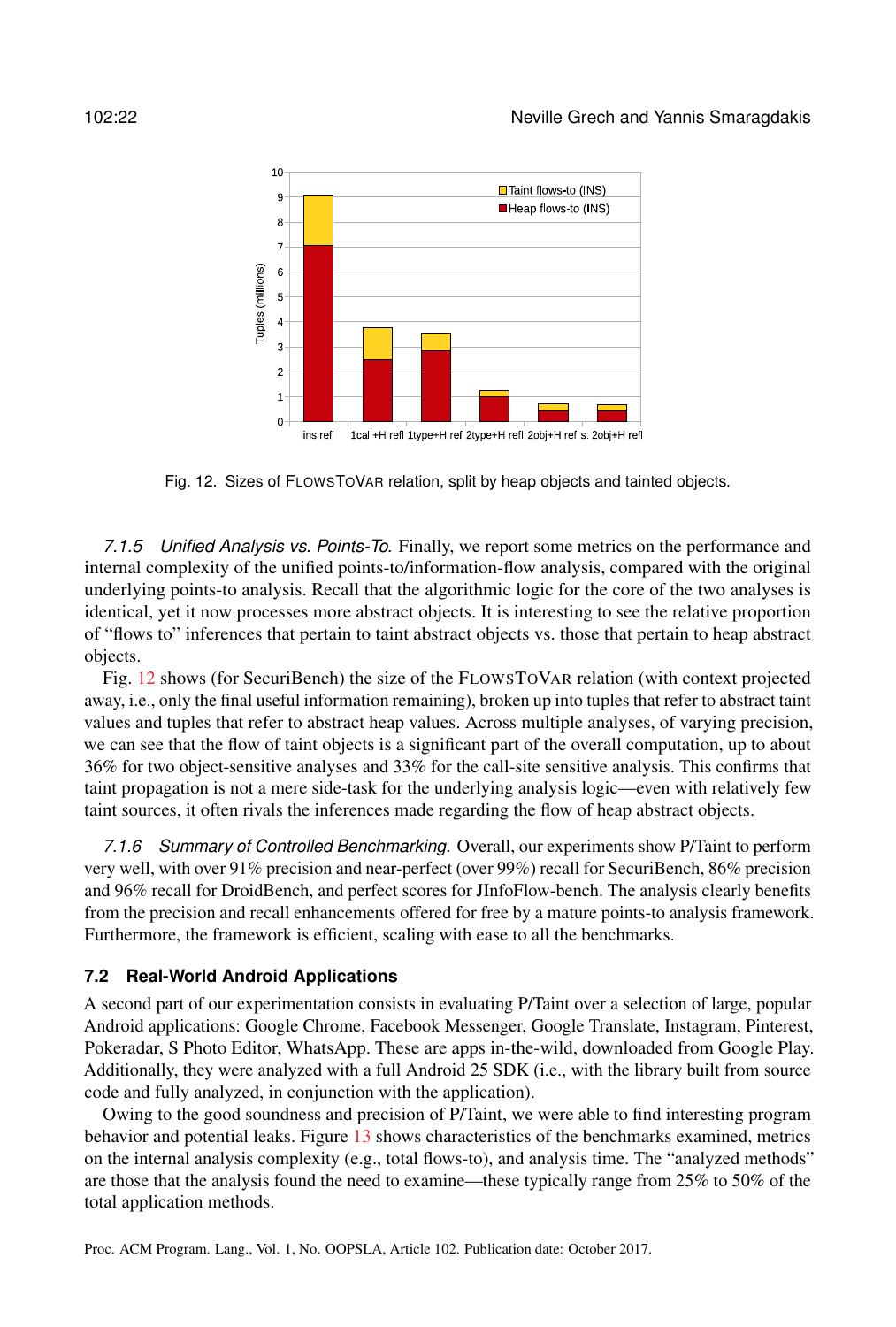<span id="page-22-0"></span>

| App.           | Version       | <b>Analyzed Methods</b> | <b>Total Flows-To</b> | Tainted Flows-To | Time $(s)$ |
|----------------|---------------|-------------------------|-----------------------|------------------|------------|
| Chrome         | 57.0.2987.132 | 39.944                  | 56,168,662            | 9,769,307        | 2,606      |
| FB Messenger   | 108.0.0.20.70 | 127,843                 | 886,331,909           | 42,146,495       | 22,924     |
| Translate      | 5.8.0         | 38.446                  | 58,269,015            | 7,871,702        | 1,846      |
| Instagram      | 10.5.1        | 50,552                  | 108,152,452           | 16,732,102       | 3,918      |
| Pinterest      | 6.13.0        | 49.401                  | 105,419,805           | 10,697,848       | 4,167      |
| Pokeradar      | $1.4 - 4$     | 33,002                  | 33,163,210            | 1,671,242        | 1,004      |
| S Photo Editor | 1.07          | 45,440                  | 42,710,031            | 4,047,319        | 1,068      |
| WhatsApp       | 2.17.79       | 56,862                  | 174,409,922           | 52,644,141       | 9,551      |

Fig. 13. Analysis metrics for popular Android applications.

Since we have no source-code access for these applications, it is nearly impossible to classify leaks beyond an intuitive, high-level understanding. However, we found even such an understanding to yield insights. For instance, most apps have been found to leak information such as location data to the network or file system.

In the Pokeradar Android client, there are 20 distinct instances where Google Analytics or other ad libraries are found to send location information over the web. Fortunately, no instances of personal information flowing to telephony or network APIs were recorded. The same patterns were found on other popular apps such as WhatsApp. Our analysis also spotted benign SMS message information (account verification codes) flowing to WhatsApp servers, and personal information flowing from Google drive (via broadcast receivers) to WhatsApp servers. A worrying flow that was uncovered was from Google drive data (also via broadcast receivers) that is used to determine the URL from which additional code is loaded at run time. Without code access it is not clear whether an attack vector might exist whereby a third party may tamper with the unencrypted<sup>[7](#page-22-1)</sup> WhatsApp backups on Google drive to influence what code is loaded at run time. However, these are exactly the kinds of patterns that a software engineer would likely be prompted to examine more closely.

Perhaps most importantly, the Android applications test the scalability of P/Taint on realistic code bases, including the full Android library (not merely API stubs). Figure [13](#page-22-0) shows analysis times that range from a few minutes to 7 hours, for the Facebook Messenger app, which contains over 55,000 classes. The analysis employed is a 1-call-site-sensitive analysis with partial context (only applied when calling methods that can return references to the objects that were passed in).

Overall, we see that P/Taint applies to programs of realistic scale and can leverage its big advantages of high configurability (e.g., of analysis context-sensitivity) by transparently inheriting its algorithmic logic from an underlying points-to framework.

#### **8 RELATED WORK**

There is substantial related work in both modern information-flow analysis techniques and under the theme of analysis-combination ideas. We next select some representative samples.

[Livshits](#page-26-14) [\[2006\]](#page-26-14) has also fruitfully explored the use of Datalog for taint analysis, but without elements of unifying the approach with pointer analysis.

[Tripp et al.](#page-26-18) [\[2013\]](#page-26-18) express taint analysis as a demand-driven problem, instead of a complete all-program-points flow. This is an interesting concept and certainly one worth exploring in future work. Their Andromeda tool has multiple language support, applying to Java, .NET, and JavaScript. Compared to our approach, the work offers no unification of analyses, with taint analysis requiring extra data-flow equations [\[Tripp et al.](#page-26-18) [2013,](#page-26-18) Fig.2,3] and separate concepts, such as taint sets. If one were to add context sensitivity, all rules would need to be enhanced to carry the same context

<span id="page-22-1"></span><sup>7</sup><https://www.whatsapp.com/faq/en/android/28000019>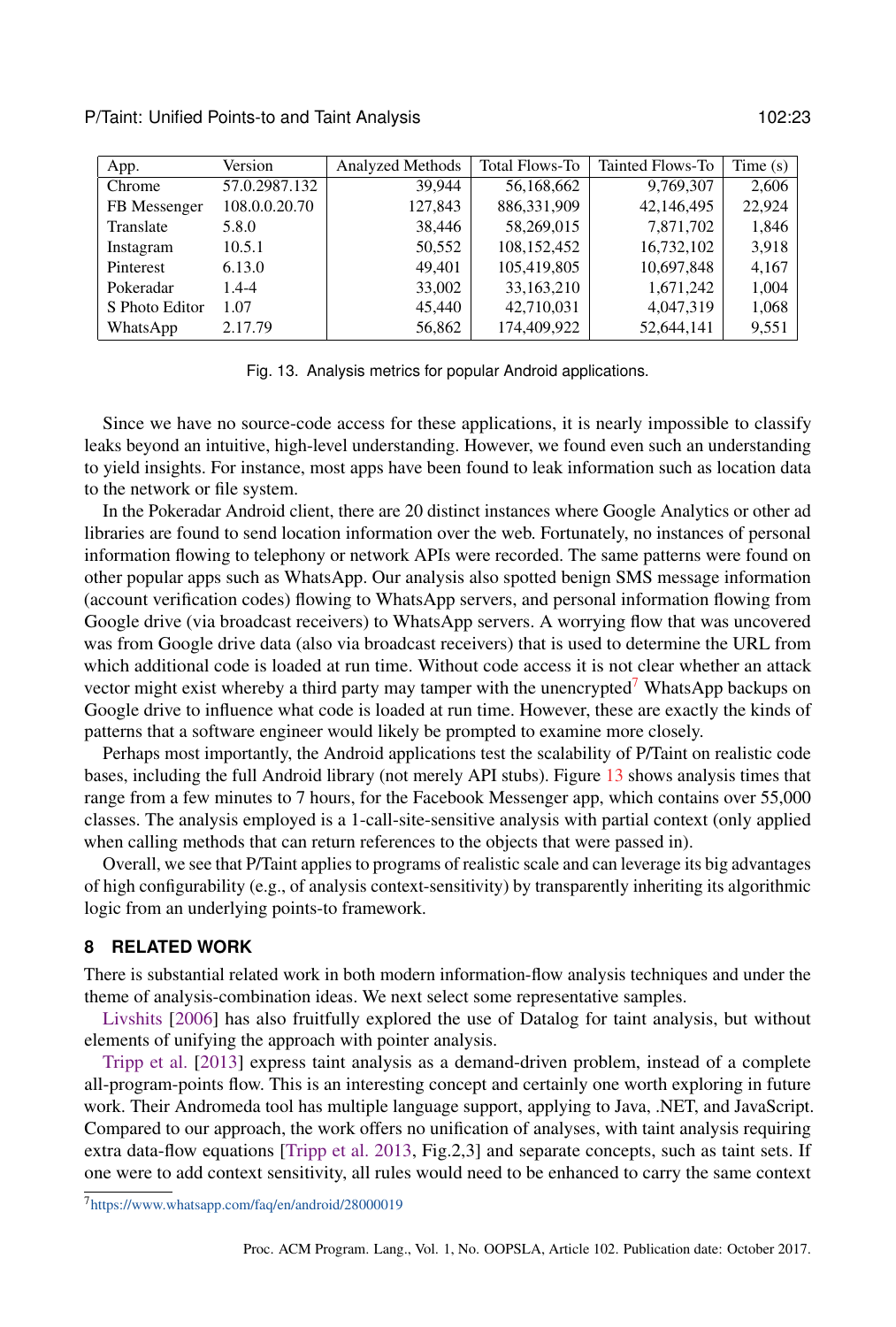information as rules that determine the flow of abstract values. In our approach, only a single set of rules compute value flow, be it for regular object values or taint values. Thus, our information-flow analysis inherits context sensitivity support from the underlying points-to analysis without extra effort.

There are many Android taint analysis frameworks, and FlowDroid [\[Arzt et al.](#page-24-0) [2014\]](#page-24-0) is one of the more successful tools. It can perform a flow-sensitive static taint analysis, specifically designed for Android applications. FlowDroid expresses its information-flow logic separately from an alias analysis and call-graph construction logic. The system models many features of Android, such as callbacks, and can model specific user interface elements as sources and sinks. Supporting features such as callbacks is not trivial and requires an incremental call-graph construction and addition of entry points at each iteration. FlowDroid relies on a manually-compiled list of more than 700 lines of sources, sinks, and taint transfer methods. Taint transfer methods include most operations on common collections. This may suggest a lack of generality in the core analysis. StubDroid [\[Arzt and Bodden](#page-24-1) [2016\]](#page-24-1) partially addresses this problem by automatically compiling summaries of taint transfer methods. Naturally, positive effects on performance have been reported following the application of these summaries.

IccTA is an improvement on the original FlowDroid, that allows taint propagation between components [\[Li et al.](#page-25-14) [2015a\]](#page-25-14). Inter-component communication (ICC) in Android manifests itself as an information-flow discontinuity during analysis. This is addressed in IccTA by generating stub methods that connect components together and analyzing this modified program instead. Another Android analysis framework is DroidSafe [\[Gordon et al.](#page-25-12) [2015\]](#page-25-12), which is similar in approach, except that it benefits from deep levels of object sensitivity, rather than flow sensitivity, in its core static analysis. The authors have also developed an Android run time for use during analysis that explicitly captures the semantics of life-cycle events.

Another approach to information-flow analysis is via the use of program dependence graphs, as in Pidgin [\[Johnson et al.](#page-25-2) [2015\]](#page-25-2). Program dependence graphs can be used to model any form of data and control dependence between instructions. By also detecting control dependencies, PDGs are a good choice if detection of implicit flow of information is important. In our earlier experiences while developing P/Taint we found that control-flow dependencies lead to higher levels of imprecision and hence we do not consider control-flow dependencies. Pidgin also supports multiple flavors of context sensitivity, which can also mitigate this imprecision. DroidInfer [\[Huang et al.](#page-25-0) [2015\]](#page-25-0) performs taint analysis using constraint flow graph reachability algorithms. It relies on WALA $^8$  $^8$  to produce a control-flow graph prior to performing its main analysis. Yet another approach involves the use of program slicing [\[Tripp et al.](#page-26-0) [2009\]](#page-26-0), with an efficient representation for multiple program slices with a lot of common nodes. This approach is also a client of context-sensitive pointer analysis.

Much recent interesting work centers on dynamic languages. TAJS [\[Jensen et al.](#page-25-15) [2009\]](#page-25-15) is one of the first and best-known JavaScript analysis frameworks, aiming to find type-related errors using static analysis. [Dahse and Holz](#page-25-16) [\[2014\]](#page-25-16) present an advanced technique for detecting second-order vulnerabilities (a payload is first stored, then accessed). Their work is in the context of PHP, as is the work of [Hauzar and Kofron](#page-25-17) [\[2015\]](#page-25-17) which combines value and heap analysis for detecting security vulnerabilities. The latter is an instance of a fruitful combination (though not unification) of static analyses.

A general analysis-combination pattern is that of performing two analyses in an intertwined fashion, so that the results of one can feed into the other. Instances of this pattern are *on-the-fly call-graph construction* (e.g., [\[Lhoták](#page-25-18) [2006\]](#page-25-18)) and *on-the-fly exception analysis* [\[Bravenboer and](#page-25-9) [Smaragdakis](#page-25-9) [2009a\]](#page-25-9). The unification of points-to and information-flow analysis is different in that it

<span id="page-23-0"></span><sup>8</sup><http://wala.sourceforge.net>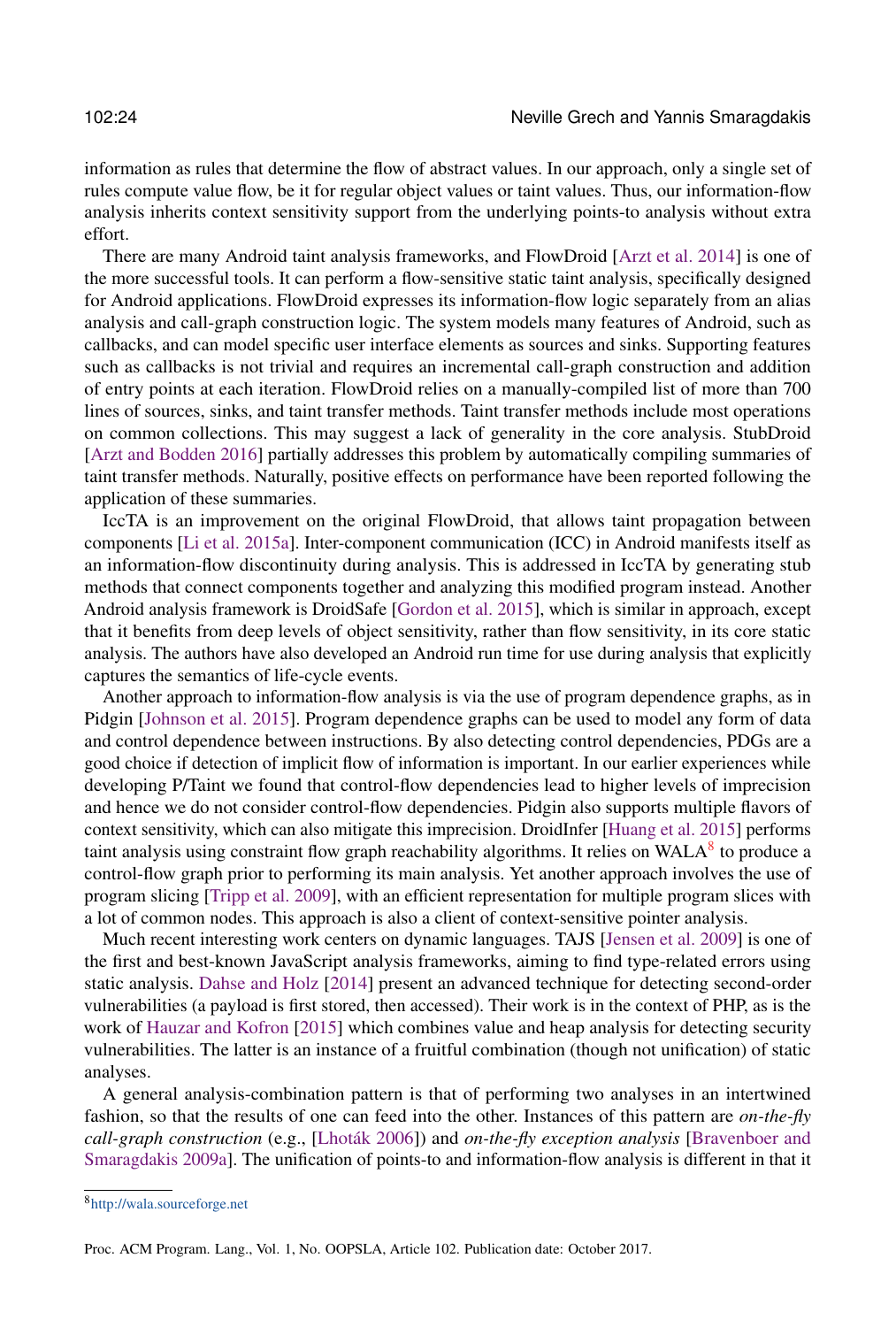is leveraging the logic of one analysis to perform the other, and not merely evaluating two separate analysis simultaneously. Furthermore, the underlying points-to analysis results are not affected by the addition of taint abstract objects, unlike in past on-the-fly analyses.

[Volpano et al.](#page-26-19) [\[1996\]](#page-26-19) offered a well-known formulation of the problem of secure information flow as a type system. This is an instance of expressing information-flow concepts in a known formal framework, rather than a combination of analyses. Notable differences from our work are that the type system does not treat pointers and there is no use of existing type system algorithms to also compute information flow.

More generally, abstracting away from a specific analysis is a time-honored pattern in static analysis research, and has yielded some of the deepest work in the area. Certainly, the *abstract interpretation* framework for specifying static analyses [\[Cousot and Cousot](#page-25-19) [1977,](#page-25-19) [1979\]](#page-25-20) has strong elements of unifying analyses. More recently such elements have been brought out further, in the "abstracting abstract machines" work [\[Van Horn and Might](#page-26-20) [2010\]](#page-26-20), which offers a general recipe for deriving static analyses from well-known abstract machines. However, our unification of points-to and information-flow analysis is quite different: it is not merely an effort to exploit commonalities in the two analyses specifications, but a complete integration into one analysis with essentially unchanged logic.

#### **9 CONCLUSION**

In this paper we proposed unifying points-to analysis and information-flow analysis, by leveraging algorithms of the former to implement the latter. The unification approach underlies the design of P/Taint: a framework that implements information-flow analysis by coercing a sophisticated pointer analysis framework (Doop) into computing additional data flow facts. We achieved this goal by elevating the domain of abstract heap objects and making small modifications to add aspects of taint analysis with no counterparts in pointer analysis (taint transfer and sanitization). The results have been quite impressive (precision, recall, run time), especially considering the extent of leveraging algorithms developed for different purposes (points-to analysis).

While program analysis designers have viewed information and points-to analysis as distinct processes, our work shows that the two can be unified fruitfully. The approach is not merely possible but compelling for several reasons: engineering effort, language semantics support, precision. In addition, we have shown (via modification of a highly abstract model of points-to analysis) that the approach is also general enough to be applied to multiple analysis algorithms. Practical applications of this approach to other pointer analysis frameworks may follow. As part of our future work we will be investigating how support for Android and more open programs can be added.

#### **ACKNOWLEDGMENTS**

We gratefully acknowledge funding by the European Research Council, grant 307334 (SPADE). In addition, the research work disclosed is partially funded by the REACH HIGH Scholars Program – Post-Doctoral Grants. The grant is part-financed by the European Union, Operational Program II, Cohesion Policy 2014-2020 (Investing in human capital to create more opportunities and promote the wellbeing of society - European Social Fund).

#### **REFERENCES**

<span id="page-24-1"></span>Steven Arzt and Eric Bodden. 2016. StubDroid: automatic inference of precise data-flow summaries for the android framework. In *Proceedings of the 38th International Conference on Software Engineering, ICSE 2016, Austin, TX, USA, May 14-22, 2016*. 725–735. DOI:<http://dx.doi.org/10.1145/2884781.2884816>

<span id="page-24-0"></span>Steven Arzt, Siegfried Rasthofer, Christian Fritz, Eric Bodden, Alexandre Bartel, Jacques Klein, Yves Le Traon, Damien Octeau, and Patrick McDaniel. 2014. FlowDroid: Precise Context, Flow, Field, Object-sensitive and Lifecycle-aware Taint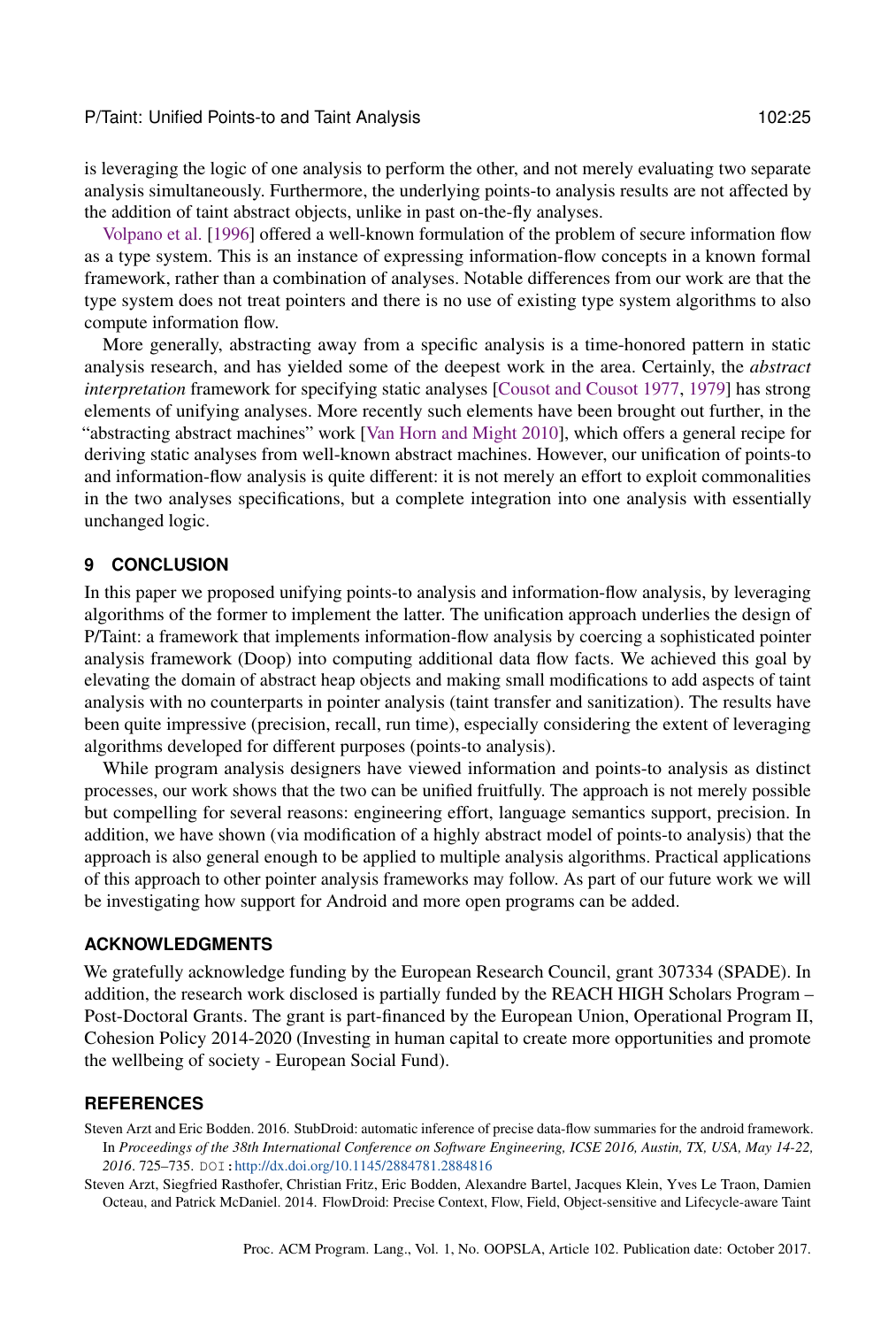Analysis for Android Apps. In *Proceedings of the 35th ACM SIGPLAN Conference on Programming Language Design and Implementation (PLDI '14)*. ACM, New York, NY, USA, 259–269. DOI:<http://dx.doi.org/10.1145/2594291.2594299>

- <span id="page-25-9"></span>Martin Bravenboer and Yannis Smaragdakis. 2009a. Exception Analysis and Points-to Analysis: Better Together. In *Proc. of the 18th International Symp. on Software Testing and Analysis (ISSTA '09)*. ACM, New York, NY, USA, 1–12. DOI: <http://dx.doi.org/10.1145/1572272.1572274>
- <span id="page-25-5"></span>Martin Bravenboer and Yannis Smaragdakis. 2009b. Strictly Declarative Specification of Sophisticated Points-to Analyses. In *Proc. of the 24th Annual ACM SIGPLAN Conf. on Object Oriented Programming, Systems, Languages, and Applications (OOPSLA '09)*. ACM, New York, NY, USA.
- <span id="page-25-19"></span>Patrick Cousot and Radhia Cousot. 1977. Abstract interpretation: A unified lattice model for static analysis of programs by construction or approximation of fixpoints. In *Conference Record of the Fourth ACM Symposium on Principles of Programming Languages*. 238–252.
- <span id="page-25-20"></span>Patrick Cousot and Radhia Cousot. 1979. Systematic design of program analysis frameworks. In *POPL '79: Proceedings of the 6th ACM SIGACT-SIGPLAN Symposium on Principles of Programming Languages*. 269–282.
- <span id="page-25-16"></span>Johannes Dahse and Thorsten Holz. 2014. Static Detection of Second-order Vulnerabilities in Web Applications. In *Proceedings of the 23rd USENIX Conference on Security Symposium (SEC'14)*. USENIX Association, Berkeley, CA, USA, 989–1003. <http://dl.acm.org/citation.cfm?id=2671225.2671288>
- <span id="page-25-12"></span>Michael I. Gordon, Deokhwan Kim, Jeff H. Perkins, Limei Gilham, Nguyen Nguyen, and Martin C. Rinard. 2015. Information Flow Analysis of Android Applications in DroidSafe. In *22nd Annual Network and Distributed System Security Symposium, NDSS 2015, San Diego, California, USA, February 8-11, 2015*.
- <span id="page-25-17"></span>David Hauzar and Jan Kofron. 2015. Framework for Static Analysis of PHP Applications. In *29th European Conference on Object-Oriented Programming (ECOOP 2015) (Leibniz International Proceedings in Informatics (LIPIcs))*, John Tang Boyland (Ed.), Vol. 37. Schloss Dagstuhl–Leibniz-Zentrum fuer Informatik, Dagstuhl, Germany, 689–711. DOI:[http:](http://dx.doi.org/10.4230/LIPIcs.ECOOP.2015.689) [//dx.doi.org/10.4230/LIPIcs.ECOOP.2015.689](http://dx.doi.org/10.4230/LIPIcs.ECOOP.2015.689)
- <span id="page-25-3"></span>Michael Hind. 2001. Pointer analysis: haven't we solved this problem yet?. In *Proc. of the 3rd ACM SIGPLAN-SIGSOFT Workshop on Program Analysis for Software Tools and Engineering (PASTE '01)*. ACM, New York, NY, USA, 54–61.
- <span id="page-25-0"></span>Wei Huang, Yao Dong, Ana Milanova, and Julian Dolby. 2015. Scalable and Precise Taint Analysis for Android. In *Proceedings of the 2015 International Symposium on Software Testing and Analysis (ISSTA 2015)*. ACM, New York, NY, USA, 106–117. DOI:<http://dx.doi.org/10.1145/2771783.2771803>
- <span id="page-25-8"></span>Neil Immerman. 1999. *Descriptive Complexity*. Springer. DOI:<http://dx.doi.org/10.1007/978-1-4612-0539-5>
- <span id="page-25-15"></span>Simon Holm Jensen, Anders Møller, and Peter Thiemann. 2009. Type Analysis for JavaScript. In *Proc. 16th International Static Analysis Symposium (SAS) (LNCS)*, Vol. 5673. Springer-Verlag.
- <span id="page-25-2"></span>Andrew Johnson, Lucas Waye, Scott Moore, and Stephen Chong. 2015. Exploring and Enforcing Security Guarantees via Program Dependence Graphs. In *Proceedings of the 36th ACM SIGPLAN Conference on Programming Language Design and Implementation (PLDI '15)*. ACM, New York, NY, USA, 291–302. DOI:<http://dx.doi.org/10.1145/2737924.2737957>
- <span id="page-25-13"></span>Herbert Jordan, Bernhard Scholz, and Pavle Subotić. 2016. Soufflé: On Synthesis of Program Analyzers. Springer International Publishing, Cham, 422–430. DOI:[http://dx.doi.org/10.1007/978-3-319-41540-6\\_23](http://dx.doi.org/10.1007/978-3-319-41540-6_23)
- <span id="page-25-11"></span>Rezwana Karim, Mohan Dhawan, Vinod Ganapathy, and Chung-chieh Shan. 2012. An Analysis of the Mozilla Jetpack Extension Framework. In *Proceedings of the 26th European Conference on Object-Oriented Programming (ECOOP'12)*. Springer-Verlag, Berlin, Heidelberg, 333–355. DOI:[http://dx.doi.org/10.1007/978-3-642-31057-7\\_16](http://dx.doi.org/10.1007/978-3-642-31057-7_16)
- <span id="page-25-10"></span>George Kastrinis and Yannis Smaragdakis. 2013. Hybrid Context-Sensitivity for Points-To Analysis. In *Proc. of the 2013 ACM SIGPLAN Conf. on Programming Language Design and Implementation (PLDI '13)*. ACM, New York, NY, USA.
- <span id="page-25-4"></span>Chris Lattner, Andrew Lenharth, and Vikram Adve. 2007. Making Context-Sensitive Points-to Analysis with Heap Cloning Practical For The Real World. In *Proc. of the 2007 ACM SIGPLAN Conf. on Programming Language Design and Implementation (PLDI '07)*. ACM, New York, NY, USA.
- <span id="page-25-1"></span>Johannes Lerch, Ben Hermann, Eric Bodden, and Mira Mezini. 2014. FlowTwist: Efficient Context-sensitive Inside-out Taint Analysis for Large Codebases. In *Proceedings of the 22Nd ACM SIGSOFT International Symposium on Foundations of Software Engineering (FSE 2014)*. ACM, New York, NY, USA, 98–108. DOI:<http://dx.doi.org/10.1145/2635868.2635878>

<span id="page-25-18"></span>Ondřej Lhoták. 2006. Program Analysis using Binary Decision Diagrams. Ph.D. Dissertation. McGill University.

- <span id="page-25-14"></span>Li Li, Alexandre Bartel, Tegawendé F. Bissyandé, Jacques Klein, Yves Le Traon, Steven Arzt, Siegfried Rasthofer, Eric Bodden, Damien Octeau, and Patrick McDaniel. 2015a. IccTA: Detecting Inter-component Privacy Leaks in Android Apps. In *Proceedings of the 37th International Conference on Software Engineering - Volume 1 (ICSE '15)*. IEEE Press, Piscataway, NJ, USA, 280–291. <http://dl.acm.org/citation.cfm?id=2818754.2818791>
- <span id="page-25-6"></span>Yue Li, Tian Tan, Yulei Sui, and Jingling Xue. 2014. Self-Inferencing Reflection Resolution for Java. In *Proc. of the 28th European Conf. on Object-Oriented Programming (ECOOP '14)*. Springer, 27–53.
- <span id="page-25-7"></span>Yue Li, Tian Tan, and Jingling Xue. 2015b. Effective Soundness-Guided Reflection Analysis. In *Static Analysis - 22nd International Symposium, SAS 2015, Saint-Malo, France, September 9-11, 2015, Proceedings (Lecture Notes in Computer Science)*, Sandrine Blazy and Thomas Jensen (Eds.), Vol. 9291. Springer, 162–180. DOI:[http://dx.doi.org/10.1007/](http://dx.doi.org/10.1007/978-3-662-48288-9_10)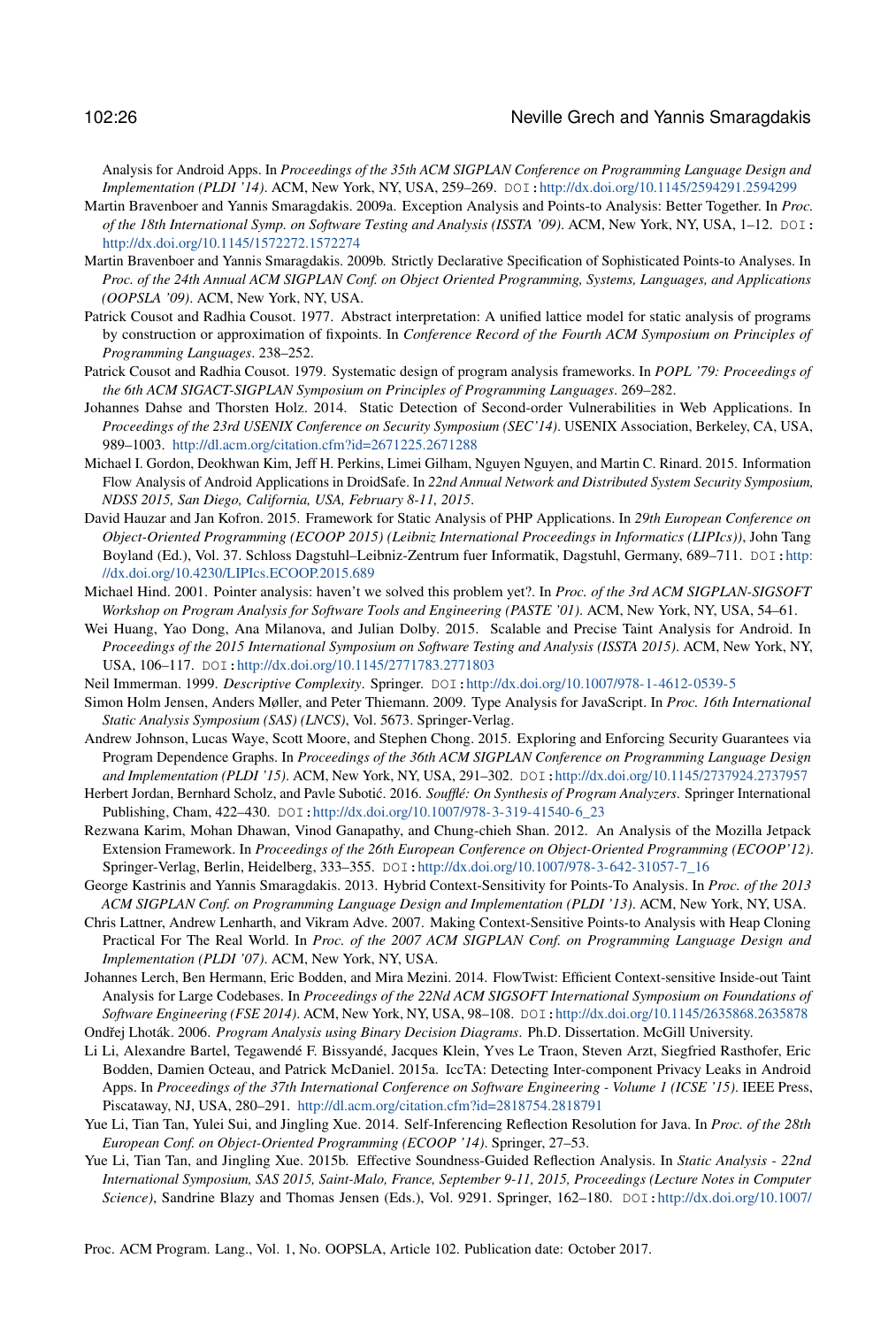[978-3-662-48288-9\\_10](http://dx.doi.org/10.1007/978-3-662-48288-9_10)

- <span id="page-26-17"></span>Tim Lindholm, Frank Yellin, Gilad Bracha, and Alex Buckley. 2015. *The Java Virtual Machine Specification, Java SE 8 Edition*.
- <span id="page-26-14"></span>Benjamin Livshits. 2006. *Improving Software Security with Precise Static and Runtime Analysis*. Ph.D. Dissertation. Stanford University.
- <span id="page-26-15"></span>Benjamin Livshits, John Whaley, and Monica S. Lam. 2005. Reflection Analysis for Java. In *Proc. of the 3rd Asian Symp. on Programming Languages and Systems*. Springer, 139–160. DOI:[http://dx.doi.org/10.1007/11575467\\_11](http://dx.doi.org/10.1007/11575467_11)
- <span id="page-26-10"></span>Ana Milanova, Atanas Rountev, and Barbara G. Ryder. 2002. Parameterized object sensitivity for points-to and side-effect analyses for Java. In *Proc. of the 2002 International Symp. on Software Testing and Analysis (ISSTA '02)*. ACM, New York, NY, USA, 1-11. DOI: <http://dx.doi.org/10.1145/566172.566174>
- <span id="page-26-11"></span>Ana Milanova, Atanas Rountev, and Barbara G. Ryder. 2005. Parameterized object sensitivity for points-to analysis for Java. *ACM Trans. Softw. Eng. Methodol.* 14, 1 (2005), 1–41. DOI:<http://dx.doi.org/10.1145/1044834.1044835>
- <span id="page-26-3"></span>Durica Nikolić and Fausto Spoto. 2012. Definite Expression Aliasing Analysis for Java Bytecode. In Proc. of the 9th *International Colloquium on Theoretical Aspects of Computing (ICTAC '12)*, Vol. 7521. Springer, 74–89. DOI:[http:](http://dx.doi.org/10.1007/978-3-642-32943-2_6) [//dx.doi.org/10.1007/978-3-642-32943-2\\_6](http://dx.doi.org/10.1007/978-3-642-32943-2_6)
- <span id="page-26-7"></span>Veselin Raychev, Martin Vechev, and Andreas Krause. 2015. Predicting Program Properties from "Big Code". In *Proceedings of the 42Nd Annual ACM SIGPLAN-SIGACT Symposium on Principles of Programming Languages (POPL '15)*. ACM, New York, NY, USA, 111–124. DOI:<http://dx.doi.org/10.1145/2676726.2677009>
- <span id="page-26-4"></span>Veselin Raychev, Martin Vechev, and Eran Yahav. 2014. Code Completion with Statistical Language Models. In *Proceedings of the 35th ACM SIGPLAN Conference on Programming Language Design and Implementation (PLDI '14)*. ACM, New York, NY, USA, 419-428. DOI:<http://dx.doi.org/10.1145/2594291.2594321>
- <span id="page-26-1"></span>Barbara G. Ryder. 2003. Dimensions of Precision in Reference Analysis of Object-Oriented Programming Languages. In *Proc. of the 12th International Conf. on Compiler Construction (CC '03)*. Springer, 126–137. DOI:[http://dx.doi.org/10.](http://dx.doi.org/10.1007/3-540-36579-6_10) [1007/3-540-36579-6\\_10](http://dx.doi.org/10.1007/3-540-36579-6_10)
- <span id="page-26-5"></span>Max Schäfer, Manu Sridharan, Julian Dolby, and Frank Tip. 2011. Refactoring Java Programs for Flexible Locking. In *Proceedings of the 33rd International Conference on Software Engineering (ICSE '11)*. ACM, New York, NY, USA, 71–80. DOI:<http://dx.doi.org/10.1145/1985793.1985804>
- <span id="page-26-8"></span>Micha Sharir and Amir Pnueli. 1981. Two Approaches to Interprocedural Data Flow Analysis. In *Program flow analysis: theory and applications*, Steven S. Muchnick and Neil D. Jones (Eds.). Prentice-Hall, Inc., Englewood Cliffs, NJ, Chapter 7, 189–233.
- <span id="page-26-16"></span><span id="page-26-9"></span>Olin Shivers. 1991. *Control-Flow Analysis of Higher-Order Languages*. Ph.D. Dissertation. Carnegie Mellon University.
- Yannis Smaragdakis and George Balatsouras. 2015. Pointer Analysis. *Foundations and TrendsÂő in Programming Languages* 2, 1 (2015), 1–69. DOI:<http://dx.doi.org/10.1561/2500000014>
- <span id="page-26-13"></span>Yannis Smaragdakis, George Balatsouras, George Kastrinis, and Martin Bravenboer. 2015. More Sound Static Handling of Java Reflection. In *Proc. of the Asian Symp. on Programming Languages and Systems (APLAS '15)*. Springer.
- <span id="page-26-12"></span>Yannis Smaragdakis, Martin Bravenboer, and Ondřej Lhoták. 2011. Pick Your Contexts Well: Understanding Object-Sensitivity. In *Proc. of the 38th ACM SIGPLAN-SIGACT Symp. on Principles of Programming Languages (POPL '11)*. ACM, New York, NY, USA, 17–30.
- <span id="page-26-2"></span>Manu Sridharan, Satish Chandra, Julian Dolby, Stephen J. Fink, and Eran Yahav. 2013. Alias Analysis for Object-Oriented Programs. In *Aliasing in Object-Oriented Programming. Types, Analysis and Verification*, Dave Clarke, James Noble, and Tobias Wrigstad (Eds.). Lecture Notes in Computer Science, Vol. 7850. Springer Berlin Heidelberg, 196–232. DOI: [http://dx.doi.org/10.1007/978-3-642-36946-9\\_8](http://dx.doi.org/10.1007/978-3-642-36946-9_8)
- <span id="page-26-18"></span>Omer Tripp, Marco Pistoia, Patrick Cousot, Radhia Cousot, and Salvatore Guarnieri. 2013. ANDROMEDA: Accurate and Scalable Security Analysis of Web Applications. In *Proceedings of the 16th International Conference on Fundamental Approaches to Software Engineering (FASE'13)*. Springer-Verlag, Berlin, Heidelberg, 210–225. DOI:[http://dx.doi.org/10.](http://dx.doi.org/10.1007/978-3-642-37057-1_15) [1007/978-3-642-37057-1\\_15](http://dx.doi.org/10.1007/978-3-642-37057-1_15)
- <span id="page-26-0"></span>Omer Tripp, Marco Pistoia, Stephen J. Fink, Manu Sridharan, and Omri Weisman. 2009. TAJ: Effective Taint Analysis of Web Applications. In *Proceedings of the 30th ACM SIGPLAN Conference on Programming Language Design and Implementation (PLDI '09)*. ACM, New York, NY, USA, 87–97. DOI:<http://dx.doi.org/10.1145/1542476.1542486>
- <span id="page-26-20"></span>David Van Horn and Matthew Might. 2010. Abstracting Abstract Machines. In *Proceedings of the 15th ACM SIGPLAN International Conference on Functional Programming (ICFP '10)*. ACM, New York, NY, USA, 51–62. DOI:[http:](http://dx.doi.org/10.1145/1863543.1863553) [//dx.doi.org/10.1145/1863543.1863553](http://dx.doi.org/10.1145/1863543.1863553)
- <span id="page-26-19"></span>Dennis Volpano, Cynthia Irvine, and Geoffrey Smith. 1996. A Sound Type System for Secure Flow Analysis. *J. Comput. Secur.* 4, 2-3 (Jan. 1996), 167–187. <http://dl.acm.org/citation.cfm?id=353629.353648>
- <span id="page-26-6"></span>Jingyue Wu, Yang Tang, Gang Hu, Heming Cui, and Junfeng Yang. 2012. Sound and Precise Analysis of Parallel Programs Through Schedule Specialization. In *Proceedings of the 33rd ACM SIGPLAN Conference on Programming Language Design and Implementation (PLDI '12)*. ACM, New York, NY, USA, 205–216. DOI:[http://dx.doi.org/10.1145/2254064.](http://dx.doi.org/10.1145/2254064.2254090)